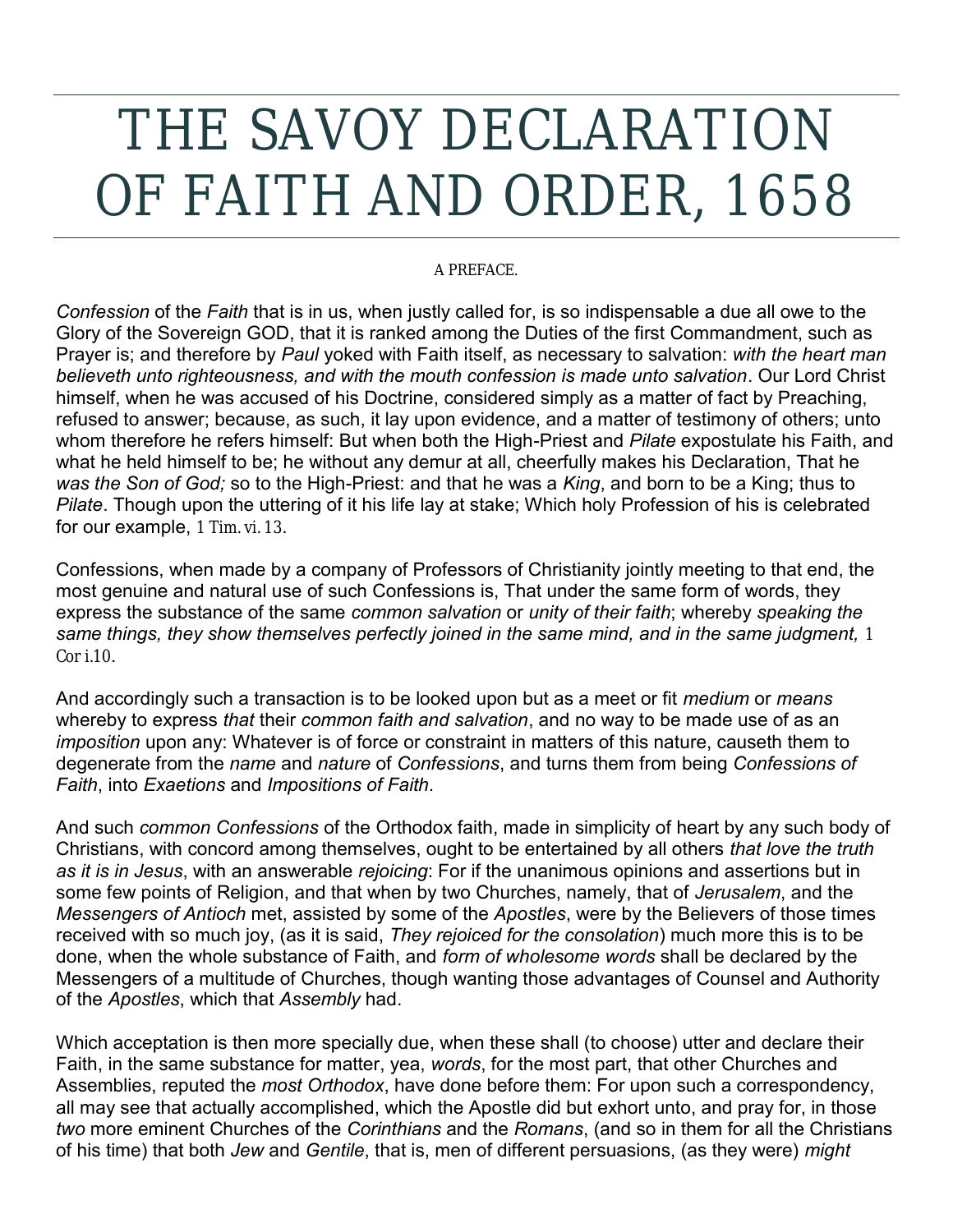*glorify GOD with one mind and with one mouth*. And truly, the very turning of the Gentiles to the owning of the same Faith, in the substance of it, with the Christian Jew (though differing in greater points than we do from our Brethren) is presently after dignified by the Apostle with this style, That it is the *Confession of Jesus Christ himself*; not as the Object only, but as the Author and Maker thereof: *I will confess to thee* (saith Christ to God) *among the Gentiles*. So that in all such accords, *Christ* is the *great and first Confessor*; and we, and all our Faith uttered by Us, are but the *Epistles*, (as *Paul*) and *Confessions* (as *Isaiah* there) of *their Lord and ours*; He, but expressing what is written in his heart, through their hearts and mouths, *to the glory of God the Father*: And shall we not all rejoice herein, when as Christ himself is said to do it upon this occasion: as it there also follows, *I will sing unto thy Name*.

Further, as the *soundness* and *wholesomeness of the matter gives* the *vigor* and *life* to such *Confessions*, so the *inward freeness, willingness*, and *readiness* of the Spirits of the *Confessors* do contribute to the *beauty* and *loveliness* thereunto: As it is in *Prayer* to God, so in *Confessions* made to men. *If two or three met, do agree*, it renders both, to either the more acceptable. The Spirit of Christ is in himself too *free*, great and generous a Spirit, to suffer himself to be used by any human arm, to whip men into belief; he drives not, but *gently leads into all truth*, and *persuades* men to *dwell in the tents of like precious Faith*; which would lose of its preciousness and value, if that sparkle of freeness shone not in it: The Character of his People, is to be a *willing* people in the day of his power (not Man's) *in the beauties of holiness*, which are the Assemblings of the Saints: one glory of which Assemblings in that first Church, is said to have been, *They met with one accord*; which is there in that Psalm prophesied of, in the instance of that first Church, for all other that should succeed.

And as this great Spirit is in himself free, when, and how far, and in whom to work, so where and when he doth work, he carrieth it with the same freedom, and is said to be a *free Spirit*, as he both is, and works in us: And where this *Spirit of the Lord is, there is liberty*.

Now as to this *Confession* of ours, besides, that a conspicuous conjunction of the particulars mentioned, hath appeared therein: There are also *four remarkable Attendants* thereon, which added, might perhaps in the eyes of sober and indifferent Spirits, give the whole of this Transaction a room and rank amongst other many good and memorable things of this Age; at least all set together, do cast as clear a gleam and manifestation of God's Power and Presence, as hath appeared in any such kind of *Confessions*, made by so numerous a company these later years.

The first, is the *Temper* (or distemper rather) of the *Times*, during which, these *Churches* have been gathering, and which they have run through. All do (out of a general sense) complain that these times have been *perilous*, or *difficult times* (as the Apostle foretold); and that in respect to danger from *seducing spirits*, more perilous than the hottest seasons of Persecution.

We have failed through an Aestuatio, Fluxes and Refluxes of great varieties of Spirits, Doctrines, Opinions and Occurrences, and especially in the matter of Opinions, which have been accompanied in their several seasons, with powerful persuasions and temptations, to seduce those of our way. It is known, men have taken the freedom (notwithstanding what Authority hath interposed to the contrary) to vent and vend their own vain and accursed imaginations, contrary to the great and fixed Truths of the Gospel, insomuch, as to take the whole Round and Circle of Delusions, the Devil hath in this small time, ran; it will be found, that every Truth, of greater or lesser weight, hath by one or the other hand, at one time or another, been questioned and called to the Bar amongst us, yea, and impleaded, under the pretext (which hath some degree of Justice in it) that all should not be bound up to the Traditions of former times, nor take Religion upon trust.

Whence it hath come to pass, that many of the soundest Professors were put upon a new search and disquisition of such Truths, as they had taken for granted, and yet had lived upon the comfort of: to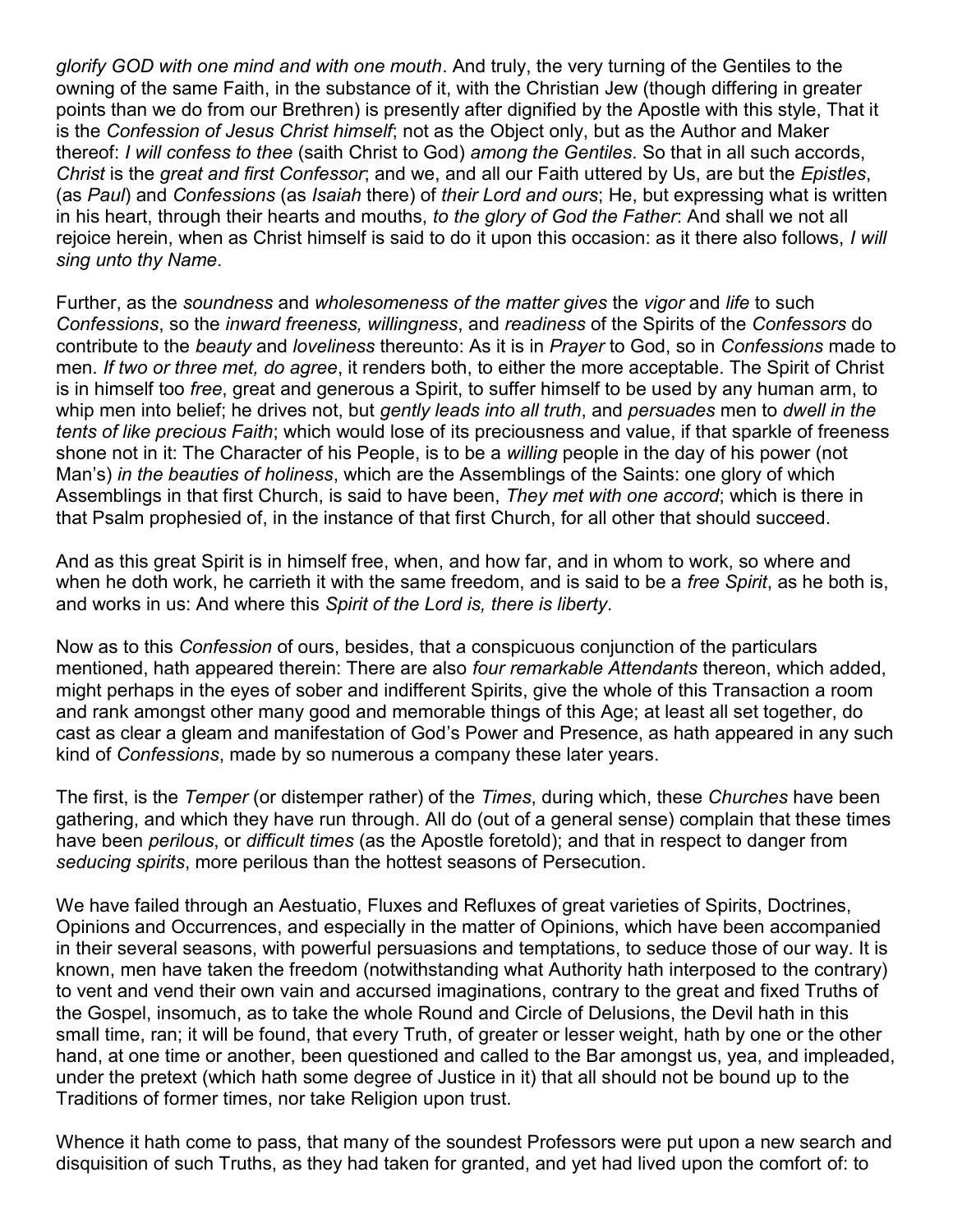the end they might be able to convince others, and establish their own hearts against that darkness and unbelief, that is ready to close with error, or at least to doubt of the truth, when error is speciously presented. And hereupon we do professedly account it one of the greatest advantages gained out of the Temptations of these Times, yea the honor of the Saints and Ministers of these Nations, That after they had sweetly been exercised in, and had improved practical and experimental Truths, this should be their further Lot, to examine and discuss, and indeed anew to learn over every Doctrinal Truth, both out of the Scriptures, and also with a fresh taste thereof in their own hearts; which is no other than what the Apostle exhorts to, *Try all things, hold fast that which is good*. Conversion unto God at first, what is it else than a savory and affectionate application, and the bringing home to the heart with spiritual light and life, all truths that are necessary to salvation, together with other lesser Truths? All which we had afore conversion taken in but notionally from common Education and Tradition.

Now that after this first gust those who have been thus converted should be put upon a new probation and search out the Scriptures, not only of all principles explicitly ingredients to Conversion; (unto which the Apostle referreth the *Galatians* when they had diverted from them) but of all other superstructures as well as fundamentals; and together therewith, anew to experiment the power and sweetness of all these in their own souls: What is this but *tried Faith* indeed? And equivalent to a new conversion unto the truth? *An Anchor* that is proved to be *sure* and *steadfast*, that will certainly hold in all contrary storms. This was the eminent seal and commendation which those holy Apostles that lived and wrote last (*Peter*, *John* and *Jude* in their Epistles) did set and give to the *Christians* of the latter part of those *primitive times*. And besides, it is clear and evident by all the other Epistles, from first to last, that it cost the Apostles as much, and far more care and pains to preserve them they had converted, in *the truth*, than they had taken to turn them thereunto at first: And it is in itself as great a work and instance of the power of God, that *keeps*, yea, *guards us through faith unto salvation*.

Secondly, let this be added (or superadded rather) to give full weight and measure, even to running over, that we have all along this season, held forth (though quarreled with for it by our brethren) this great principle of these times, *That amongst all Christian States and Churches, there ought to be vouchsafed a forbearance and mutual indulgence unto Saints of all persuasions, that keep unto, and hold fast the necessary foundations of faith and holiness*, in all other matters *extra fundamental*, whether of Faith or Order.

This to have been our constant principle, we are not ashamed to confess to the whole Christian world. Wherein yet we desire we may be understood, not as if in the *abstract* we stood indifferent to falsehood or truth, or were careless whether faith or error, in any Truths but fundamental, did obtain or not, so we had our liberty in our petty and smaller differences; or as if to make sure of that, we had cut out this wide cloak for it: No, we profess that the whole, and every particle of that Faith delivered to the Saints (the substance of which we have according to our light here professed) is, as to the propagation and furtherance of it by *all Gospel means*, as precious to us as our lives; or what can be supposed dear to us; and in our sphere we have endeavored to promote them accordingly: But yet withal, we have and do contend for this, That *in the concrete,* the persons of all such gracious Saints, they and their errors, as they are in them, when they are but such errors as do and may stand with communion with Christ, though they should not repent of them, as not being convinced of them to the end of their days; that those, with their errors (that are purely spiritual, and intrench and overthrow not civil societies,) as *concrete with their persons*, should for Christ's sake be borne withal by all Christians in the world; and they notwithstanding be permitted to enjoy all Ordinances and spiritual Privileges according to their light, as freely as any other of their brethren that pretend to the greatest Orthodoxy; as having as equal, and as fair a right in and unto Christ, and all the holy things of Christ, that any other can challenge to themselves.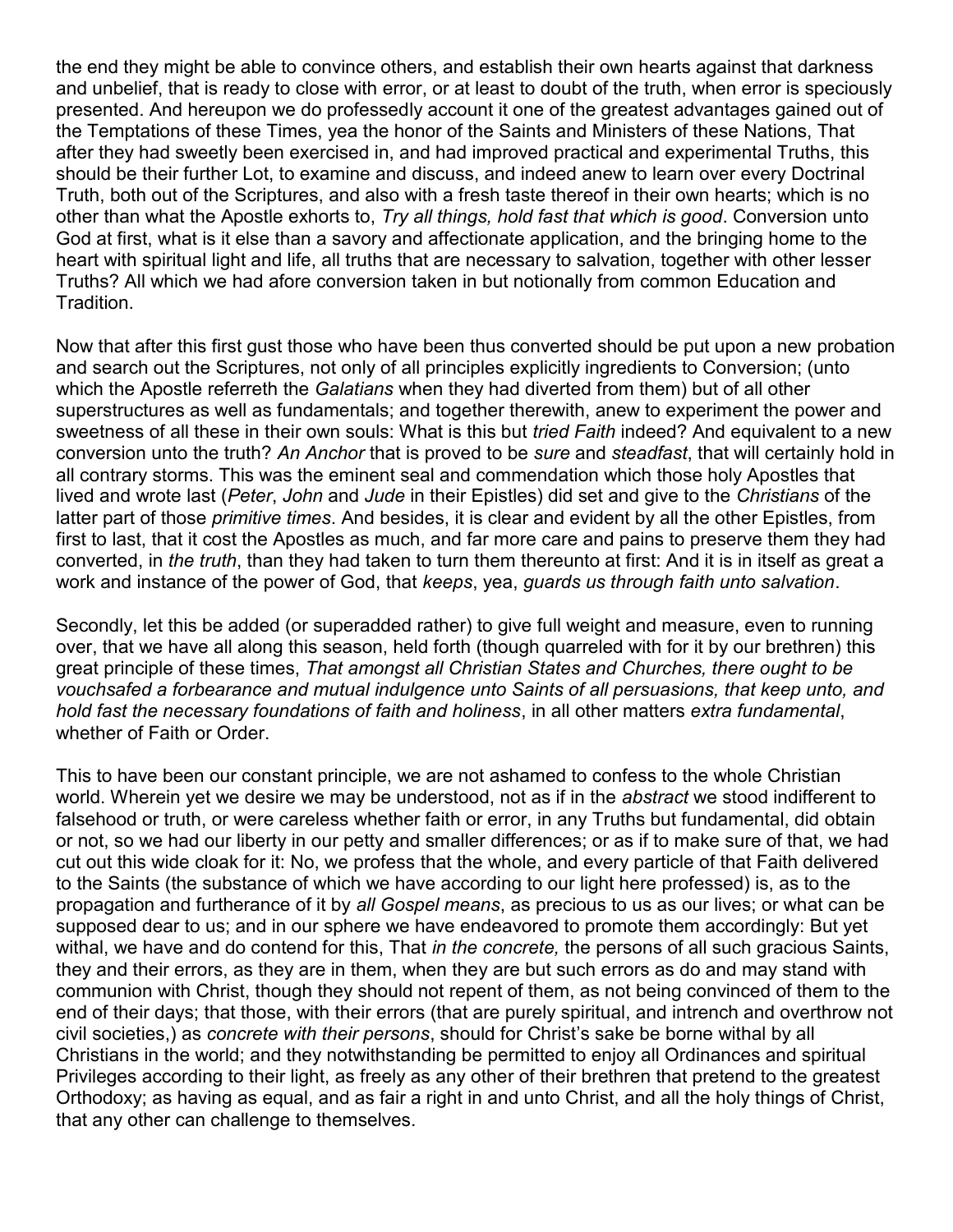And this doth afford a full and invincible testimony on our behalf, in that whiles we have so earnestly contended for this just liberty of Saints in all the Churches of Christ, *we ourselves have no need of it*: that is, as to the *matter* of the profession of *Faith* which we have maintained together with others: and of this, this subsequent Confession of Faith gives sufficient evidence. So as we have the confidence in Christ, to utter in the words of those two great Apostles, That *we have stood fast in the liberty wherewith Christ hath made us free* (in the behalf of others, rather than ourselves) and having been *free, have not made* use of our *liberty* for *a cloak of error or maliciousness* in ourselves. And yet, lo, whereas from the beginning of the rearing of these Churches, that of the Apostle hath been (by some) prophesied of us, and applied to us, *That while we promised* (unto others) l*iberty, we ourselves would become servants of corruption, and be brought in bondage* to all sorts of fancies and imaginations, yet the whole world may now see after the experience of many years ran through (and it is manifest by this Confession) that the great and gracious God hath not only kept us in that common unity of the Faith and Knowledge of the Son of God, which the whole Community of Saints have and shall in their Generations come unto, but also in the same Truths, both small and great, that are built thereupon, that any other of the best and more pure Reformed Churches in their best times (which were their first times) have arrived unto: This Confession withal holding forth a professed opposition unto the common errors and heresies of these times.

These *two considerations* have been taken from *the seasons* we have gone through.

Thirdly, let the *space of time itself*, or days, wherein from first to last the whole of this Confession was framed and consented to by the whole of us, be duly considered by sober and ingenious spirits: the whole of days in which we had meetings about it (set aside the two Lord's days, and the first day's meeting, in which we considered and debated what to pitch upon) were but 11 days, part of which also was spent by some of us in Prayer, others in consulting; and in the end all agreeing. We mention this small circumstance but to this end (which still adds unto the former) That it gives demonstration, not of our freeness and willingness only, but of our readiness and preparedness unto so great a work; which otherwise, and in other Assemblies, hath ordinarily taken up long and great debates, as in such a variety of matters of such concernment, may well be supposed to fall out. And this is no other than what the Apostle *Peter* exhorts unto, *Be ready always to give an answer to every man that asketh you a reason, or account of the hope that is in you*. The Apostle *Paul* saith of the spiritual Truths of the Gospel, *That God hath prepared them for those that love him*. The inward and innate constitution of the new Creature being in itself such as is suited to all those Truths, as congenial thereunto: But although there be this mutual *adaptness* between these two, yet such is the mixture of ignorance, darkness and unbelief, carnal reason, pre-occupation of judgment, interest of parties, wantonness in opinion, proud adhering to our own persuasions, and perverse oppositions and averseness to agree with others, and a multitude of such like distempers *common to believing man*: All which are not only mixed with, but at times (especially in such times as have passed over our heads) are ready to overcloud our judgments, and to cause our eyes to be double, and sometimes prevail as well as lusts, and do bias our wills and affections: And such is their mixture, that although there may be existent an habitual preparedness in men's spirits, yet not always a present readiness to be found, specially not in such a various multitude of men, to make a solemn and deliberate profession of all truths, it being as great a work to find the spirits of the just (perhaps the best of Saints) ready for every truth, as *to be prepared to every good work*.

It is therefore to be looked at, as a great and special work of the Holy Ghost, that so numerous a company of Ministers, and other principal brethren, should so *readily, speedily*, and *jointly* give up themselves unto such a whole Body of *Truths that are after godliness*.

This argues that they had not their faith to seek; but, as is said of *Ezra*, that *they* were *ready Scribes*, and (as Christ) *instructed unto the Kingdom of Heaven*, being as the good *householders* of so many families of Christ, *bringing forth of their store and treasury New and Old*. It shows these truths had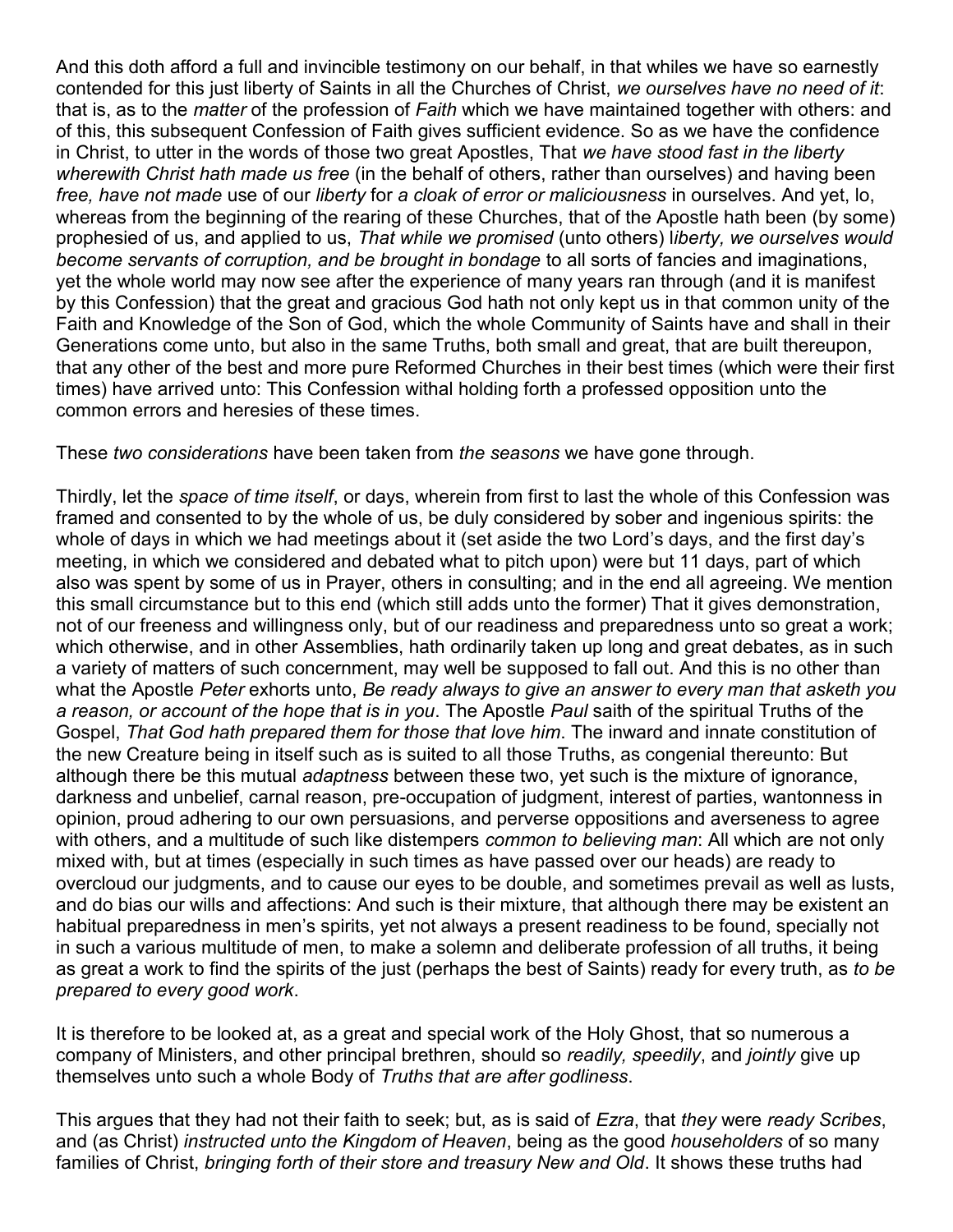been familiar to them, and they acquainted with them, as with their *daily food and provision* (as Christ's allusion there insinuates): In a word, that *so they had preached*, and that *so their people had believed*, as the Apostle speaks upon one like particular occasion. And the Apostle *Paul* considers (in cases of this nature) *the suddenness* or length of time, either one way or the other; whether it were in men's forsaking of learning of the truth. Thus the suddenness in the *Galatians'* case in leaving the truth, he makes a wonder of it: *I marvel that you are SO SOON* (that is, in so short a time) *removed from the true Gospel unto another*. Again on the contrary, in the *Hebrews* he aggravates their backwardness, *That when for the first time you ought to be Teachers, you had need that one teach you the very first principles of the Oracles of God*. The Parallel contrary to both these having fallen out in this transaction, may have some ingredient and weight with ingenious spirits in its kind, according to the proportion is put upon either of these forementioned in their adverse kind, and obtain the like special observation.

This accord of ours hath fallen out without having *held any correspondency together*, or prepared consultation, by which we might come to be advised of one another's minds. We allege this not as a matter of commendation in us; no, we acknowledge it to have been a great neglect: And accordingly one of the first proposals for union amongst us was, That there might be a constant correspondence held among the Churches for counsel and mutual edification, so for time to come to present the like omission.

We confess that from the first, every [one], or at least the generality of our Churches, have been in a manner like so many Ships (though holding forth the same general colors) launched singly, and sailing apart and alone on the vast Ocean of these tumultuating times, and they exposed to every wind of Doctrine, under no other conduct than the Word and Spirit, and their particular Elders and principal Brethren, without Associations among ourselves, or so much as holding out common lights to others, whereby to know where we are.

But yet whilst we thus confess to our own shame this neglect, let all acknowledge, that God hath ordered it for his high and greater glory, in that his singular care and power should have watched over each of these, as that all should be found to have steered their course by the same Chart, and to have been bound for one and the same Port, and that upon this general search now made, that the same holy and blessed truths of all sorts, which are current and warrantable amongst all the other Churches of Christ in the world, should be found to be our Lading.

The whole, and every [one] of these things when put together, do cause us (whatever men of prejudiced and opposite spirits may find out to slight them) with a holy admiration, to say, That this is no other than the Lord's doing; and which we with thanksgiving do take from his hand as a special token upon us for good, and doth show that God is faithful and upright towards those that are planted in his house: And that as the Faith was but once for all, and intentionally first delivered unto the Saints; so the Saints, when not abiding scattered, but gathered under their respective Pastors according to God's heart into an house, and Churches unto the living God, such together are, as *Paul* forspake it, the most steady and firm *pillar* and *seat of Truth* that God hath any where appointed to himself on earth, where his truth is best conserved, and publicly held forth; there being in such Assemblies weekly a rich dwelling of the Word amongst them, that is, a daily open house kept by the means of those good Householders, their Teachers and other Instructors respectively appropriated to them, whom Christ in the virtue of his Ascension, continues to give as gifts to his people, himself dwelling amongst them; to the end that by this, as the most sure standing permanent means, the Saints might be perfected, till we all (even all the Saints in present and future ages) do come by this constant and daily Ordinance of his unto *the unity of the Faith and Knowledge of the Son of God unto a perfect man, unto the measure of the stature of the fullness of Christ* (which though growing on by parts and piecemeal, will yet appear complete, *when that great and general Assembly* shall be gathered, then when this world is ended, and these dispensations have had their fullness and period)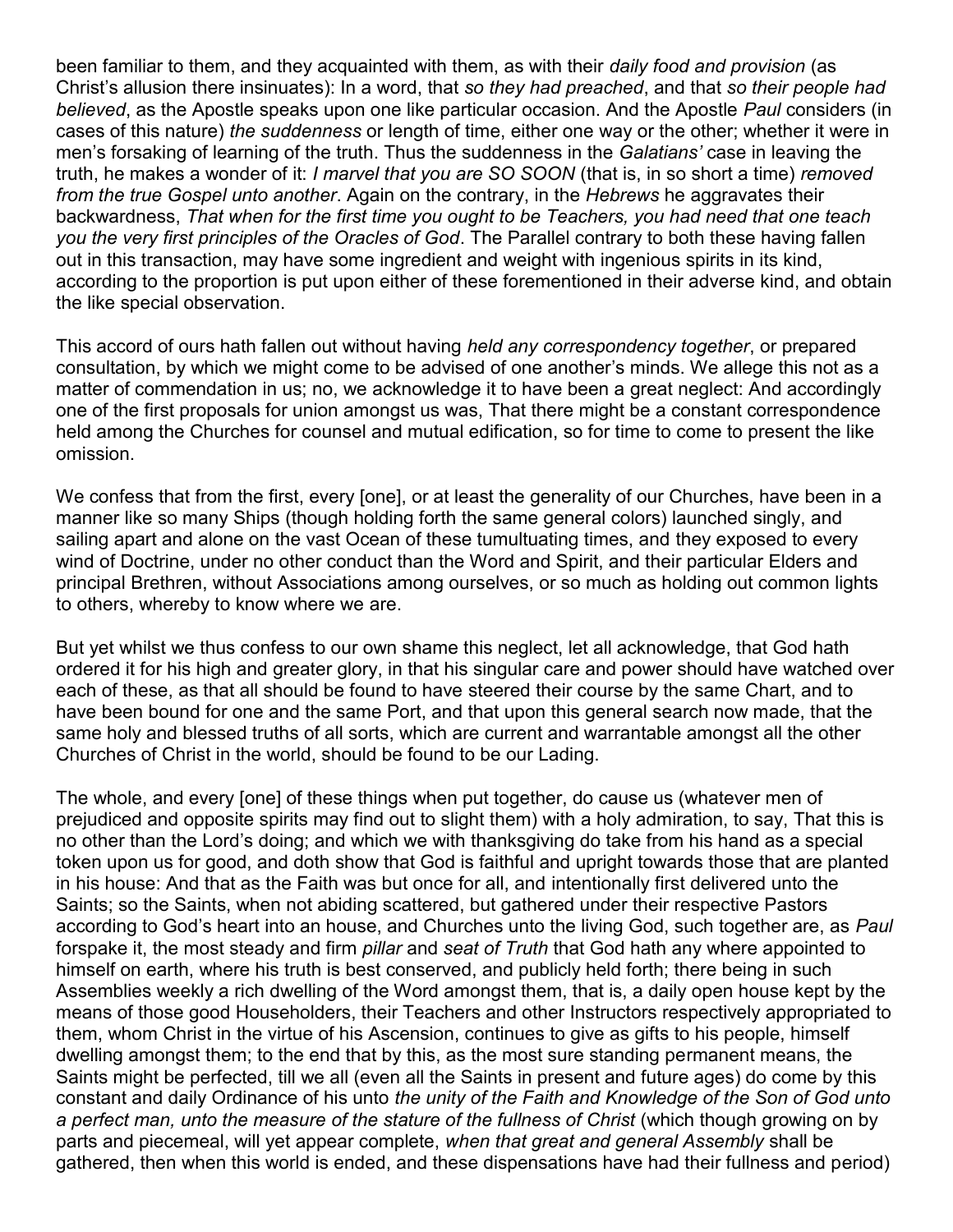and *so that from henceforth* (such a provision being made for us) *we be no more children tossed to and fro, and carried about with every wind of Doctrine*.

And finally, this doth give a fresh and recent demonstration, that the *great Apostle* and *High-priest of our profession* is indeed *ascended* into heaven, and continues there with power and care, *faithful as a son over his own house, whose house are we, if we hold fast the confidence and the rejoicing of the hope firm unto the end*: and shows that he will, as he hath promised, be with his own Institutions to the end of the world.

It is true, that many sad miscarriages, and divisions, breeches, fallings off from holy Ordinances of God, have along this time of temptation (especially in the beginning of it) been found in some of our Churches; and no wonder, if what hath been said be fully considered: Many reasons might further be given hereof, that would be a sufficient Apology, without the help of a retortion upon other Churches (that promised themselves peace) how that more destroying ruptures have befallen them, and that in a wider sphere and compass; which though it should not justify us, yet may serve to stop others' mouths.

Let *Rome* glory of the peace in, and *obedience* of her Children, against the Reformed *Churches* for their divisions which occurred (especially in the first rearing of them) whilst we all know the causes of their dull and stupid peace to have been carnal interests, worldly correspondencies, and coalitions, strengthened by gratifications of all sorts of men by that Religion, the principles of blind Devotion, Traditional Faith, Ecclesiastical Tyranny, by which she keeps her Children in bondage to this day. We are also certain, that the very same prejudices that from hence they would cast upon the Reformed (if they were just) do lie as fully against those pure Churches raised up by the Apostles themselves in those first times: for as *we have heard of their patience*, sufferings, consolations, and the transcending gifts poured out, and graces shining in them, *so we have heard complaints* of their *divisions* too, of the *forsakings of their Assemblies*, as the custom *or manner of SOME was* (which later were in that respect *felo de se*, and needed no other *delivering up to Satan* as their punishment, than what they executed upon themselves). We read of the *shipwreck* also of *Faith* and a *good Conscience*, and *overthrowings of the faith of SOME*; and still but of *some* not *all*, nor the *most*: which is one piece of an Apology the Apostle again and again inserts into future ages, and through mercy we have the same to make

And truly we take the confidence professedly to say, that these temptations common to the purest *Churches of Saints separated from the mixture of the world*, though they grieve us (*for who is offended, and we burn not?*), yet they do not at all stumble us, as to the truth of our way, had they been many more: We say it again, these stumble us no more (as to that point) than it doth offend us against the power of Religion itself, to have seen, and to see daily in *particular persons called out and separated from the world* by an effectual work of conversion, that they for *a while do suffer* under disquietments, vexations, turmoils, unsettlements of spirit, that they are tossed with tempests and horrid tentations, such as they had not in their former estate, whilst they *walked according to the course of this world*: For *Peter* hath sufficiently instructed us whose business it is to raise such storms, even the *Devil's*; and also whose design it is, that *after they have suffered a while*, thereby they shall be *settled, perfected, established*, that have so suffered, even *the God of all Grace.* And look what course of dispensation God holds to *Saints personally*, he doth the like to *bodies of Saints* in *Churches* and the Devil the same for his part too: And that consolatory Maxim of the Apostle, *God shall tread down Satan under your feet shortly*, which *Paul* uttereth concerning the Church of *Rome*, shows how both God and Satan have this very hand therein; for he speaks that very thing in reference unto their divisions, as the coherence clearly manifests; and so you have both designs expressed at once.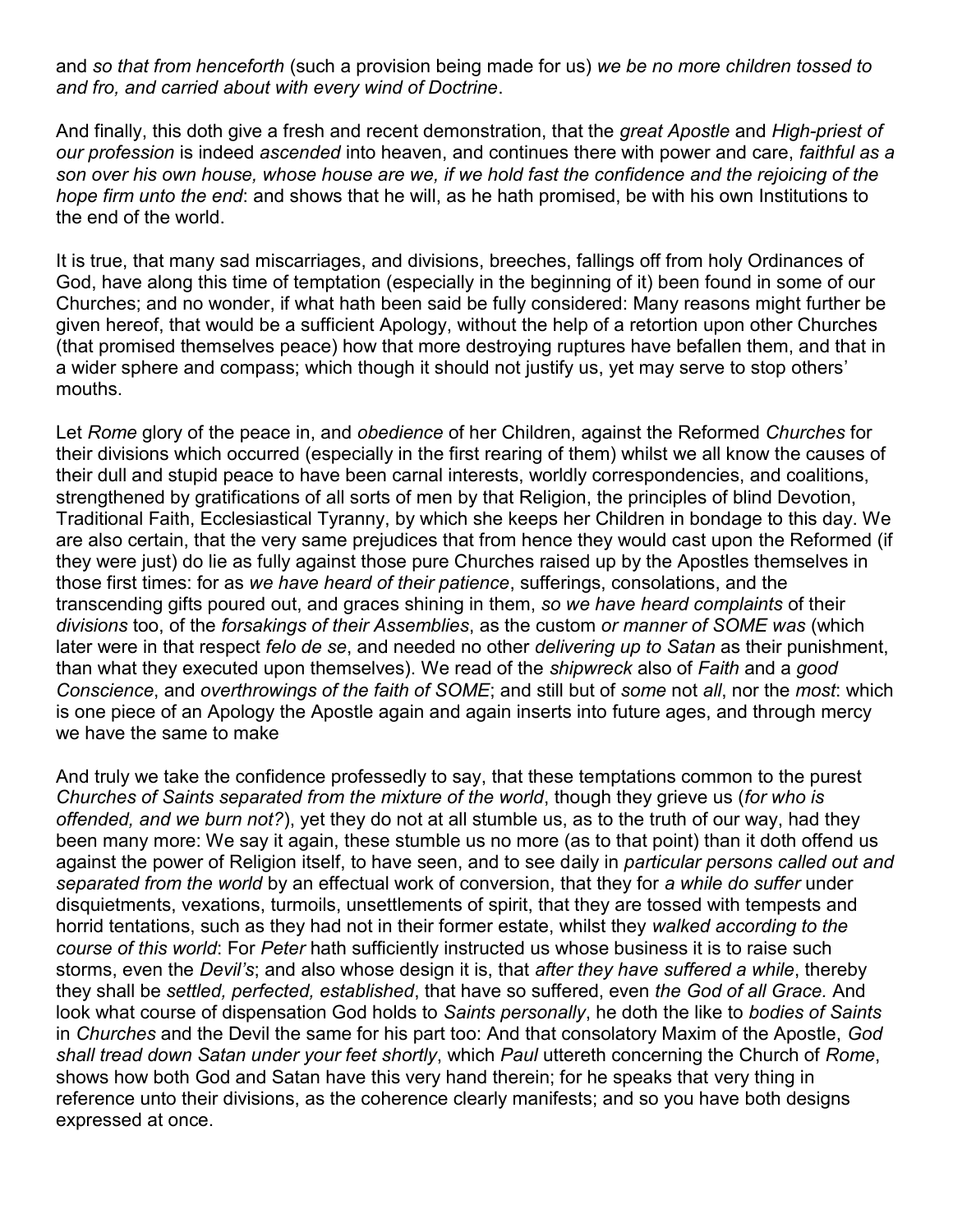Yea, we are not a little induced to think, that the *divisions*, breaches, etc., of those *primitive Churches* would not have been so frequent among the people themselves, and not the Elders only, had not the freedom, liberties, and rights of Members (the Brethren, we mean) been stated and exercised in those Churches, the same which we maintain and contend for to be in ours.

Yea (which perhaps may seem more strange to many) had not those Churches been constituted of members enlightened further than with notional and traditional knowledge, by a new and more powerful light of the *Holy Ghost*, wherein *they had been made partakers of the Holy ghost and the heavenly gift, and their hearts had tasted the good Word of god, and the Powers of the world to come*, and of such Members at lowest, there had not fallen out those kinds of divisions among them.

For Experience hath shown, that the common sort of mere *Doctrinal Professors* (such as the most are nowadays), whose highest education is but *freedom from moral scandal, joined* with *devotion* to Christ through mere Education, such as in many *Turks* is found towards *Mohammed*, that these finding and feeling themselves not much concerned in the *active part* of *Religion*, so they may have the honor (especially upon a Reformation of a new Refinement) that themselves are approved Members, admitted to the Lord's Supper, and their Children to the Ordinance of Baptism; they *regard not other matters* (as *Gallio* did not), but do easily and readily give up themselves unto their Guides, being like dead fishes carried with the common stream; whereas those that have a further renewed Light by a work of the Holy Ghost, whether *saving* or *temporary*, are upon the quite contrary grounds apt to be busy about, and inquisitive into, what they are to receive and practice, or wherein their Consciences are professedly concerned and involved: And thereupon they take the freedom to *examine* and *try the spirits, whether of God or no*: And from hence are more apt to dissatisfaction, and from thence to run into division, and many of such proving to be enlightened but with a *temporary*, not saving *Faith* (who have such a work of the Spirit upon them, and profession in them, as will and doth approve itself to the judgment of the Saints, and ought to be so judged, until they be otherwise discovered) who at long-run, prove hypocrites, through indulgence unto Lusts, and then out of their Lusts persist to hold up these divisions unto breach of, or departings from, Churches, and the Ordinances of God, and God is even with them for it*, they waxing worse and worse, deceiving and being deceived*; and even many of those that are sincere, through a mixture of darkness and erroneousness in their Judgments, are for a season apt out of Conscience *to be led away with the error of others, which lie in wait to deceive*.

Insomuch as the Apostle upon the example of those first times, forseeing also the like events in following generations upon the causes, hath been bold to set this down as a *ruled Case*, that likewise in other Churches so constituted and *de facto* emprivileged as that of the Church of *Corinth* was (which single Church, in the Sacred Records about it, is the completest Mirror of Church Constitution, Order, and Government, and Events thereupon ensuing, of any one Church whatever that we have a story of), his Maxim is, *There must be also divisions amongst you*; he setly inserts an [*ALSO*] in the case, as that which had been his own observation, and that which would be epi to polu the fate of the other Churches like thereunto, *so prophesieth he*: And he speaks this as peremptorily, as he doth elsewhere in that other*, We must through tribulations enter into the Kingdom of Heaven*: Yea, and that *all that will live godly in Christ Jesus, shall suffer persecution*: There is a [*MUST*] upon both alike; and we bless God, that we have run through both, and do say, and we say no more, *That as it was then, so it is now*, in both respects.

However, such hath been the powerful hand of God's providence in *these*, which have been the worst of our *Trials*, That out of an approved Experience and Observation of the Issue, we are able to add that other part of the Apostle's Prediction, That *therefore such rents must be, that they which are approved may be made manifest among you*; which holy issue God (as having aimed at it therein) doth frequently and certainly bring about in Churches, as he doth bring upon them that other fate of division, Let them therefore look unto it, that are the Authors of such disturbances, as the Apostle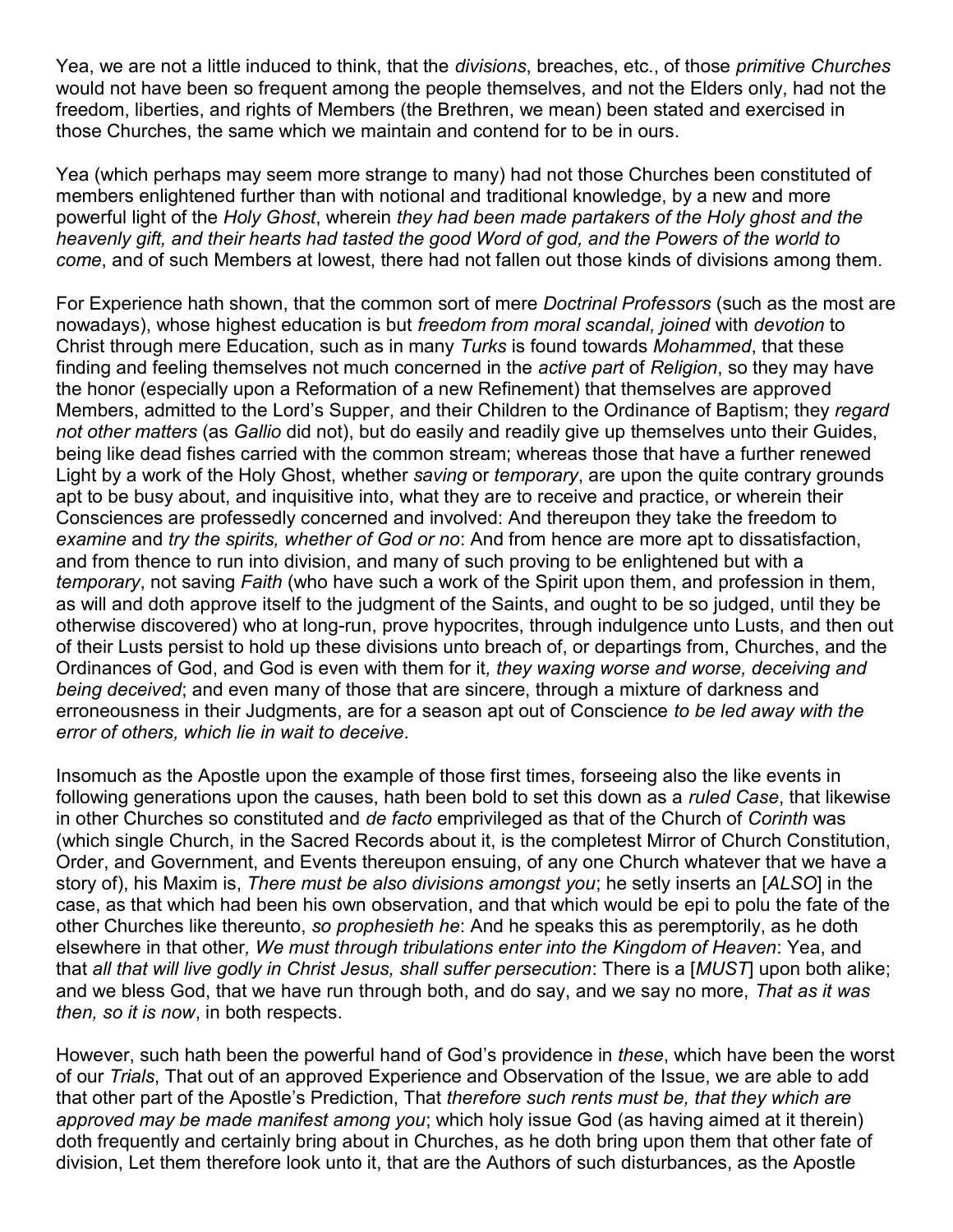warneth, Gal. V. 10. The experiment is this, That we have seen, and do daily see, that multitudes of holy and precious souls, and (in the Holy Ghost's word) *approved Saints*, have been, and are the more rooted and grounded by means of these shakings, and do continue to cleave the faster to Christ, and the purity of his Ordinances, and value them the more by this cost God hath put them to for the enjoying of them, Who having been planted in the House of the Lord, have flourished in the Courts of our God, in these evil times, to show that the Lord is upright. And this experimented event from out of such divisions, hath more confirmed us, and is a louder Apology for us, than all that our opposites are able from our breaches to allege to prejudice us.

We will add a few words for conclusion, and give a more particular account of this our *Declaration*. In drawing up this *Confession of Faith*, we have had before us the *Articles of Religion*, approved and passed by both Houses of Parliament, after advice had with an *Assembly of Divines*, called together by them for that purpose. To which Confession, for the substance of it, we fully assent, as do our Brethren of *New England*, and the Churches also of *Scotland*, as each in their general Synods have testified.

A few things we have added for obviating some erroneous Opinions, that have been more broadly and boldly here of late maintained by the Asserters, than in former times; and made other additions and alterations in *method*, here and there, and some clearer Explanations, as we found occasion.

We have endeavored throughout, to hold such Truths in this our Confession, as are more properly termed *matters of Faith*; and what is of *Church*-*order*, we dispose in certain Propositions by itself. To this course we are led by the Example of the Honorable Houses of Parliament, observing what was established, and what omitted by them in that Confession the Assembly presented to them. Who thought it is not convenient to have matters of Discipline and Church Government put into a Confession of Faith, especially the particulars thereof, as then were, and still are controverted and under dispute by men Orthodox and found in Faith. The 30<sup>th</sup> cap. Therefore of that Confession, as it was presented to them by the Assebmly, which is of Church Censures, their Use, Kinds, and in whom placed: As also *cap*. 31, of Synods and Councils, by whom to be called, of what force in their Decrees and Determinations. And the 4<sup>th</sup> *Paragr*. of the 20<sup>th</sup> *cap*., which determines what Opinions and Practices disturb the peace of the Church, and how such Disturbers ought to be proceeded against by the Censures of the Church, and punished by the Civil Magistrate. Also a great part of the  $24<sup>th</sup>$ *cap*. of Marriage and Divorce. These were such doubtful assertions, and so unsuitable to a Confession of Faith, as the Honorable Houses in their great Wisdom thought fit to lay them aside: There being nothing that tends more to heighten Dissensions among Brethren, than to determine and adopt the manner of their difference, under so high a Title, as to be an Article of our Faith: So that there are two whole Chapters, and some Paragraphs in other Chapters in their Confession, that we have upon this account omitted; and the rather do we give this notice, because that Copy of the Parl. followed by us, is in few men's hands; the other as it came from the Assembly, being approved of in *Scotland*, was printed and hastened into the world, before the Parl. had declared their Resolutions about it; which was not till *June* 20, 1648, and yet hat been, and continueth to be the Copy (ordinarily) only sold, printed, and reprinted for these 11 years.

After the 19<sup>th</sup> *cap*. of the Law, we have added a *cap*. of the Gospel, it being a Title that may not well be omitted in a Confession of Faith: In which Chapter, what is dispersed, and by intimation in the Assemblies' Confession, with some little addition, is here brought together, and more fully, under one head.

That there are not Scriptures annexed, as in some Confessions (though in divers others it's otherwise), we give the same account as did the *Reverend Assembly* in the same case; which was this: The Confession being large, and so framed, as to meet with the common Errors, If the Scriptures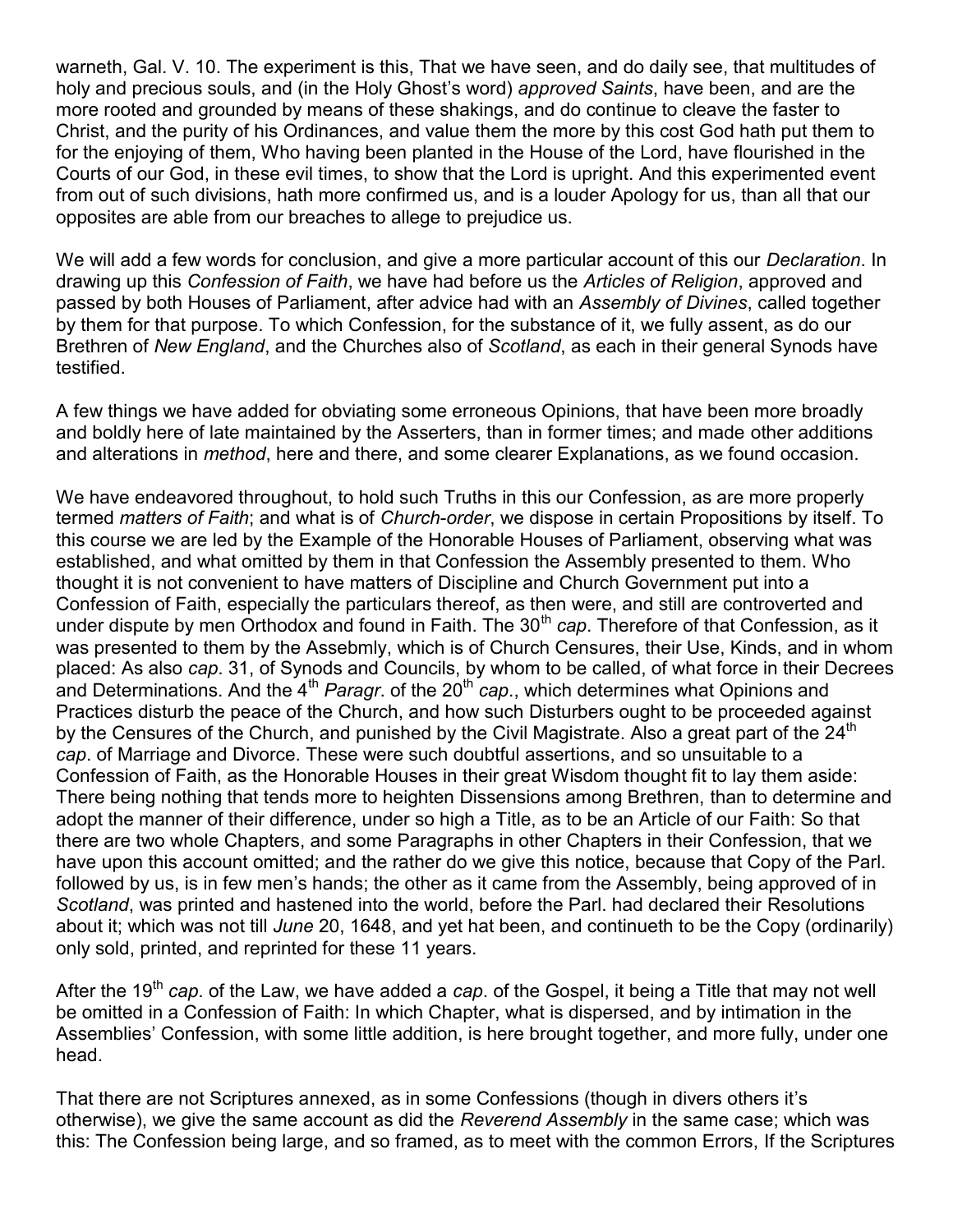should have been alleged with any clearness, and by showing where the strength of the proof lieth, it would have required a Volume.'

We say further, it being our utmost end in this (as it is indeed of a *Confession*) humbly to give an account what we hold and assert in these matters; that others, especially the Churches of Christ may judge of us accordingly: This we aimed at, and not so much to instruct others, or convince gainsayers. These are the proper works of other Institutions of Christ, and are to be done in the strength of express Scripture. A *Confession* is an Ordinance of another nature.

What we have laid down and asserted about Churches and their Government, we humbly conceive to be the Order which Christ himself hath appointed to be observed, we have endeavored to follow Scripture light; and those also that went before us according to that Rule, desirous of nearest uniformity with Reforming Churches, as with our Brethren in *New England*, so with others, that differ from them and us.

The Models and Platforms of this subject laid down by learned men, and practiced by Churches, are various: We do not judge it brotherly, or grateful, to insist upon comparisons, as some have done; but this Experience teacheth, That the variety, and possibly the Disputes and Emulations arising thence, have much strengthened, if not fixed, this unhappy persuasion in the minds of some learned and good men, namely, That there is no settled Order laid down in Scripture; but it's left to the Prudence of the Christian Magistrate, to compose or make a choice of such a Form as is most suitable and consistent with their Civil Government. Where this Opinion is entertained in the persuasion of Governors, there, Churches asserting their Power and Order to be *jure divino*, and the appointment of Jesus Christ, can have no better nor more honorable Entertainment, than a Toleration or Permission.

Yet herein there is this remarkable advantage to all parties that differ, about what is in Government is of Christ's appointment; *in that such Magistrates have a far greater latitude in conscience, to tolerate and permit the several forms of each so bound up in their persuasion, than they have to submit unto what the Magistrate shall impose: And thereupon the Magistrate exercising and indulgency and forbearance, with protection and encouragement to the people of God, so differing from him, and amongst themselves: Doth therein discharge as great a faithfulness to Christ, and love to his people, as can any way be supposed and expected from any Christian Magistrate, of what persuasion soever he is. And where this clemency from Governors is shown to any sort of persons, or Churches of Christ, upon such a principle, it will in equity produce this just effect, That all that so differ from him, and amongst themselves, standing in equal and alike difference from the principle of such a Magistrate, he is equally free to give alike liberty to them, one as well as the other.*

*This faithfulness in our Governors we do with thankfulness to God acknowledge, and to their everlasting honor, which appeared much in the late Reformation. The* Hierarchy, Common Prayer-Book, *and all other things grievous to God's People, being removed, they made choice of an Assembly of learned men, to advise what Government and Order is meet to be established in the room of these things; and because it was known there were different opinions (as always hath been among godly men) about forms of Church Government, there was by the Ordinance first sent forth to call an Assembly, not only a choice made of persons of several persuasions, to sit as Members there, but liberty given, to a lesser number, if dissenting, to report their Judgments and Reasons, as well and as freely as the* major part.

Hereupon the Honorable House of Commons (an Indulgence we hope will never be forgotten) finding by Papers received from them, that the Members of the Assembly were not like to compose differences among themselves, so as to join in the same Rule for Church Government, did order further as followeth: **That a Committee of Lords and Commons, etc., do take into consideration the differences of the Opinions in the Assembly of Divines in point of Church government, and**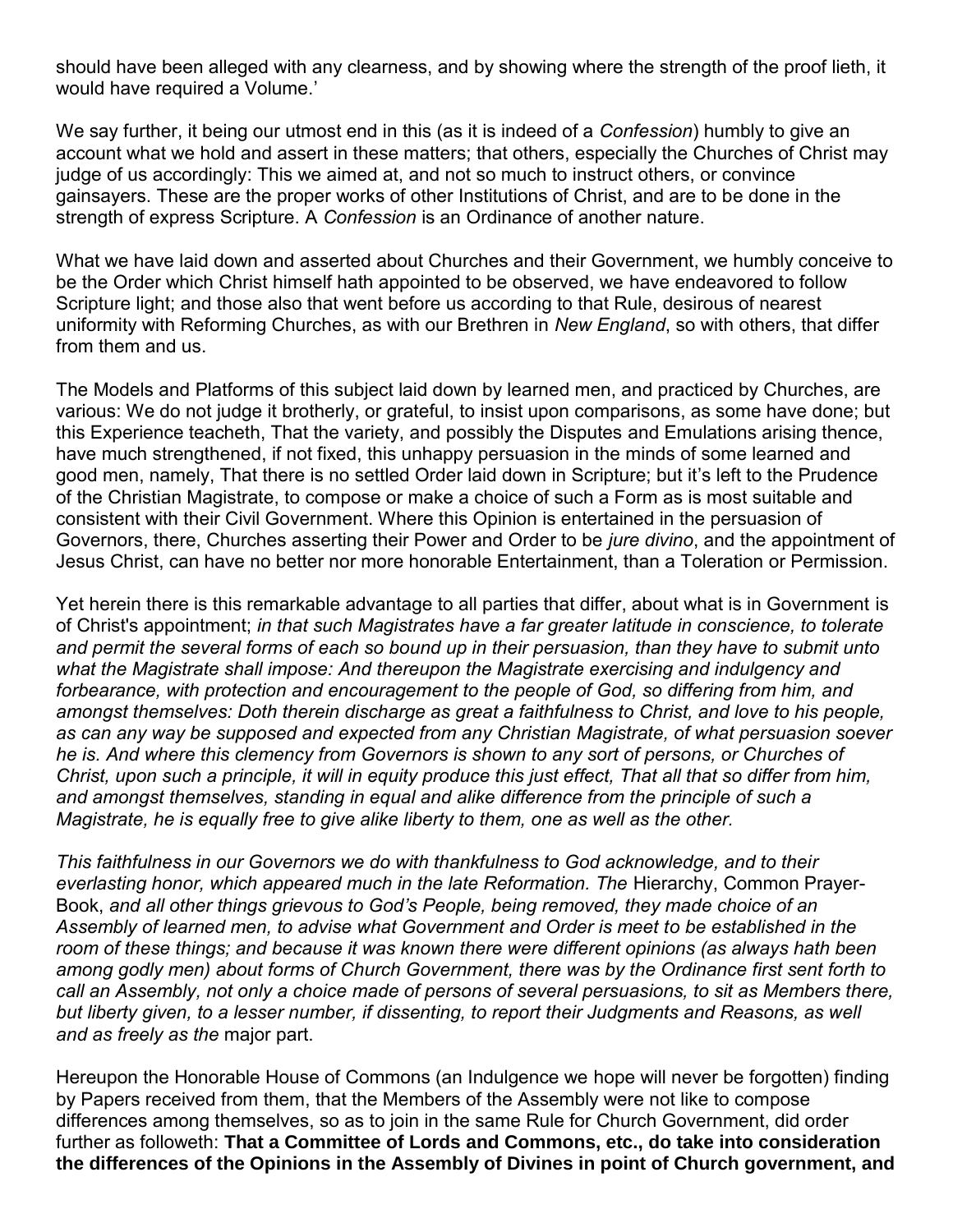**to endeavor a union if it be possible; and in case that cannot be done, to endeavor the finding out some way, how far tender consciences, who can not in all things submit to the same Rule which that be established, may be born according to the Word, and as may stand with the Public Peace.**

By all which it is evident, the Parliament purposed not to establish the Rule of Church Government with such rigor, as might not permit and bear with a practice different from what they had established: In persons and Churches of different principles, if occasion were. And this Christian Clemency and indulgence in our Governors, hath been the foundation of *that Freedom and Liberty*, in the managing of Church affairs, which *our Brethren*, as well as *WE*, that differ from them, do now, and have many years enjoyed.

The Honorable Houses by several Ordinances of Parliament after much consultation, having settled Rules for Church Government, and *such an Ecclesiastical Order* as they judged *would best joint with the Laws and Government of the Kingdom*, did publish them, requiring the practice hereof throughout the Nation; and in particular, by the Min. of the Pr. of *Lon*. But (upon the former reason, or the like charitable consideration) these *Rules* were not imposed by them under any *Penalty*, or rigorous enforcement, though frequently urged thereunto by some.

Our Reverend Brethren of the Province of *London*, having considered of these Ordinances, and the Church Government laid down in them, declared their Opinions to be, *That there is not a complete Rule in those Ordinances; also that there are many necessary things not yet established, and some things wherein their consciences are not so fully satisfied*. These Brethren, in the same Paper, have published also their joint *Resolution to practice in all things according to the Rule of the Word, and according to these Ordinances, so far as they conceive them* [to] *correspond to it, and in so doing, they trust they shall not grieve the Spirit of the truly godly, nor give any just occasion to them that are contrary minded, to blame their proceedings*.

We humbly conceive that (*WE* being dissatisfied in these things as our Brethren) the like liberty was intended by the Honorable Houses, and may be taken by us of the *Congregational way* (without blame or grief to the spirits of those *Brethren* at least), to resolve, or rather to continue in the same Resolution and Practice in these matters, which indeed were our practices in times of greatest opposition, and before this Reformation was begun.

And as our Brethren *the Ministers of London*, drew up and published their *opinions* and *apprehensions* about Church Government into an entire System; so we now give the like public account of our Consciences, and the Rules by which we have constantly practiced hitherto; which we have here drawn up, and do present. Whereby it will appear how much or how little we differ in these things from our Presbyterian Brethren.

And we trust there is no just cause by which any man, either for our differing from the present settlement, it being out of Conscience, and not out of *contempt*, or our differences one from another, being not *willful*, should charge either of us with that odious reproach of *Schism*. And indeed, if not for our differing from the State settlement, much less because we differ from our Brethren, our differences being *in some lesser things*, *and circumstances only*, as themselves acknowledge. And let it be further considered, that we have not broken from them or their Order by these differences (but rather they from us), and in that respect we less deserve their censure; our practice being no other than what it was in our breaking from Episcopacy, and long before Presbytery, or any such form as now they are in, was taken up by them; and we will not say how probable it is, that the yoke of Episcopacy had been upon our neck to this day, if some such way (as formerly, and now is, and hath been termed *Schism*) had not with much suffering been then practiced, and since continued in.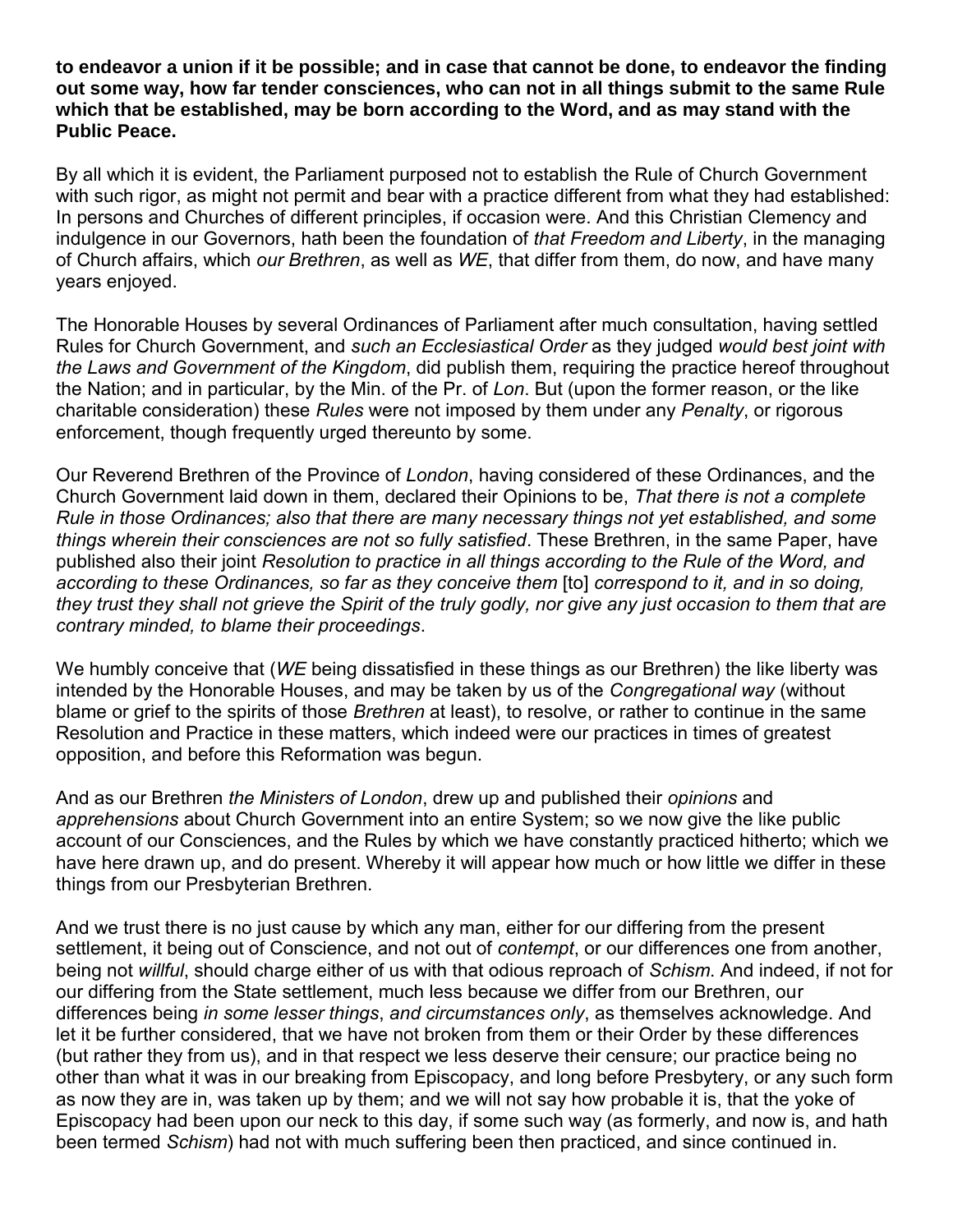For *Novelty* wherewith we are likewise both charged by the Enemies of both, it is true, in respect of the public and open Profession, either of Presbytery or Independency, this Nation hath been a stranger to each way, it's possible, ever since it hath been Christian; though for ourselves we are able to trace the footsteps of an Independent Congregational way in the ancientest customs of the Churches; as also in the Writings of our soundest Protestant Divines, and (that which we are much satisfied in) a full concurrence throughout all in the substantial parts of Church Government, with our Reverend Brethren in the *old Puritan Non-conformists*, who being instant in Prayer and much sufferings, prevailed in the Lord, and we reap with joy what they sowed in tears. Our Brethren also that are for Presbyterial Subordinations, profess what is of weight against *Novelty* for their way.

And now therefore seeing the Lord, in whose hand is the heart of Princes, hath put into the hearts of our Governors, to tolerate and permit (as they have done many years) persons of each persuasion, to enjoy their Consciences, though neither come up to the *Rule established by Authority*: And that which is more, to give us both Protection, and the same encouragement, that the most devoted *Conformists* in those former Superstitious Times enjoyed; yea, and by a public Law to establish this Liberty for time to come; and yet further, in the midst of our fears, to set over us a Prince that owns this Establishment, and cordially resolves to secure our Churches in the enjoyment of these Liberties, if we abuse them not to the disturbance of the Civil Peace.

This should be a very great engagement upon the hearts of all, though of different persuasions, to endeavor our utmost, jointly to promote the honor and prosperity of such a Government and Governors by whatsoever means, which in our Callings as Ministers of the Gospel, and as Churches of Jesus Christ the Prince of Peace, we are any way able to do; as also to be peaceably disposed one towards another, and with mutual toleration to love as brethren, notwithstanding such differences: remembering, as it's very equal we should, the differences that are between *Presbyterians* and *Independents* being differences between fellow-servants, and neither of them having authority given from God or Man, to impose their Opinions, one more than the other. That our Governors after so solemn an establishment, should thus bear with us both, in our greater differences from their Rule: and after this, for any of us *to take a fellow-servant by the throat*, upon the account of a lesser reckoning, and nothing due to *him* upon it, is to forget, at least not to exercise, that compassion and tenderness we have found, where we had less ground to challenge or expect it. Our prayer unto God is, That whereto we have already attained, we all may walk by the same rule, and that wherein we are otherwise minded, God would reveal it to us in his due time.

### Chapter 1 Of The Holy Scripture

- 1. Although the light of nature, and the works of creation and providence, do so far manifest the goodness, wisdom and power of God, as to leave men inexcusable; yet are they not sufficient to give that knowledge of God and of his will, which is necessary unto salvation: therefore it pleased the Lord at sundry times, and in divers manners, to reveal himself, and to declare that his will unto his Church; and afterwards for the better preserving and propagating of the truth, and for the more sure establishment and comfort of the Church against the corruption of the flesh, and the malice of Satan and of the world, to commit the same wholly unto writing: which maketh the holy Scripture to be most necessary; those former ways of God's revealing his will unto his people, being now ceased.
- 2. Under the name of holy Scripture, or the Word of God written, are now contained all the Books of the Old and New Testament; which are these: OF THE OLD TESTAMENT Genesis, Exodus, Leviticus, Numbers, Deuteronomy, Joshua, Judges, Ruth, 1 Samuel, 2 Samuel, 1 Kings, 2 Kings, 1 Chronicles, 2 Chronicles, Ezra, Nehemiah, Esther, Job, Psalms, Proverbs,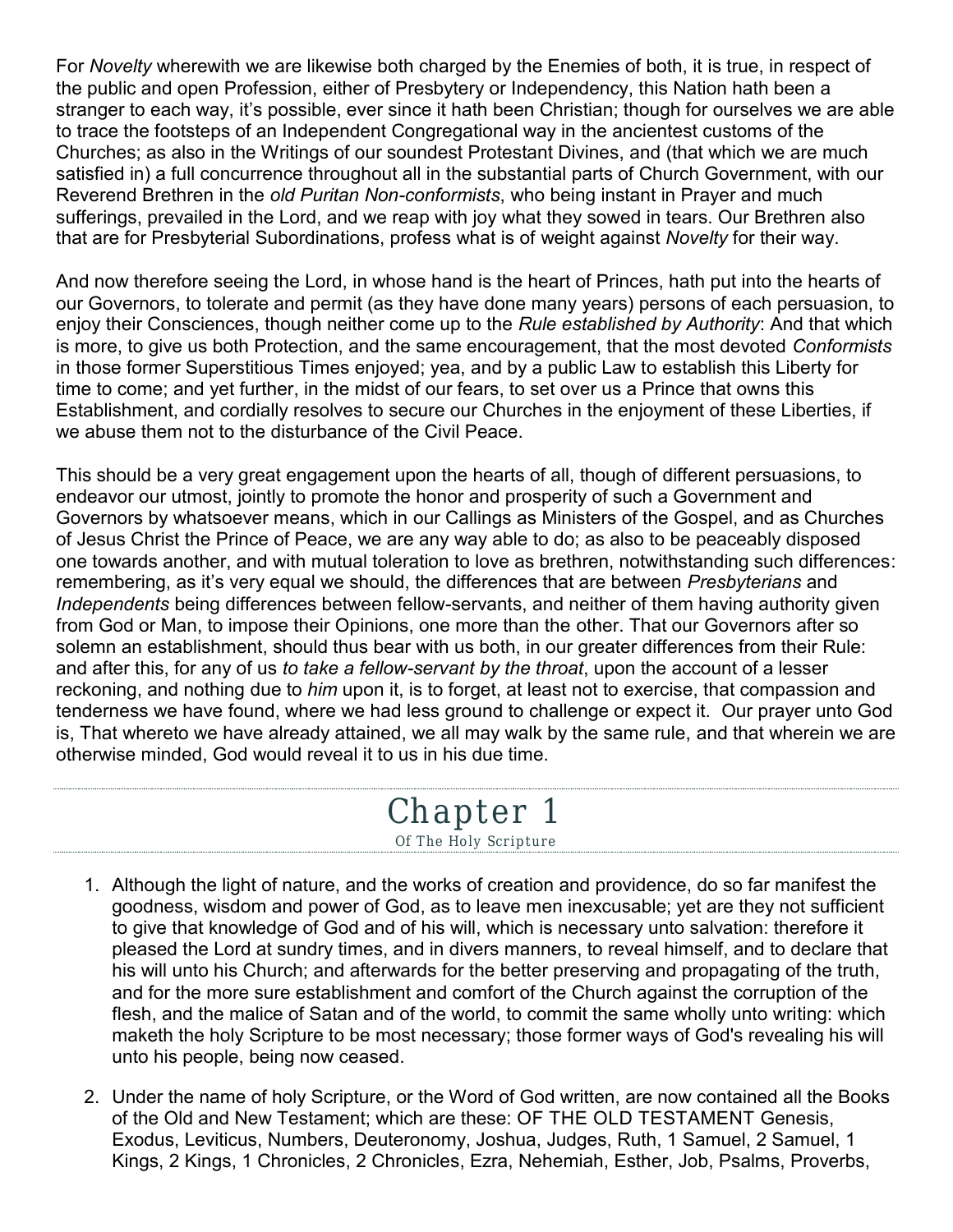Ecclesiastes, The Song of Songs, Isaiah, Jeremiah, Lamentations. Ezekiel, Daniel, Hosea, Joel, Amos, Obadiah, Jonah, Micah, Nahum, Habakkuk, Zephaniah, Haggai, Zechariah, Malachi. OF THE NEW TESTAMENT Matthew, Mark, Luke, John, The Acts of the Apostles, Paul's Epistle to the Romans, 1 Corinthians, 2 Corinthians, Galatians, Ephesians, Philippians, Colossians, 1 Thessalonians, 2 Thessalonians, 1 To Timothy, 2 To Timothy, To Titus, To Philemon, The Epistle to the Hebrews, The Epistle of James, The first and second Epistles of Peter, The first, second and third Epistles of John, the Epistle of Jude, The Revelation.

- 3. All which are given by the inspiration of God to be the rule of faith and life.
- 4. The Books commonly called Apocrypha, not being of divine inspiration, are no part of the canon of the Scripture; and therefore are of no authority in the Church of God, nor to be any otherwise approved or made use of, than other human writings.
- 5. The authority of the holy Scripture, for which it ought to be believed and obeyed, dependeth not upon the testimony of any man or church; but wholly upon God (who is truth itself) the Author thereof: and therefore it is to be received, because it is the Word of God.

We may he moved and induced by the testimony of the Church, to an high and reverent esteem of the holy Scripture; and the heavenliness of the matter, the efficacy of the doctrine, the majesty of the style, the consent of all the parts, the scope of the whole (which is, to give all glory to God), the full discovery it makes of the only way of man's salvation, the many other incomparable excellencies, and the entire perfection thereof, are arguments whereby it doth abundantly evidence itself to be the Word of God; yet notwithstanding, our full persuasion and assurance of the infallible truth and divine authority thereof, is from the inward work of the Holy Spirit, bearing witness by and with the Word in our hearts.

- 6. The whole counsel of God concerning all things necessary for his own glory, man's salvation, faith and life, is either expressly set down in Scripture, or by good and necessary consequence may be deduced from Scripture; unto which nothing at any time is to be added, whether by new revelations of the Spirit, or traditions of men. Nevertheless we acknowledge the inward illumination of the Spirit of God to be necessary for the saving understanding of such things as are revealed in the Word: and that there are some circumstances concerning the worship of God and government of the Church, common to human actions and societies, which are to be ordered by the light of nature and Christian prudence, according to the general rules of the Word, which are always to be observed.
- 7. All things in Scripture are not alike plain in themselves, nor alike clear unto all: yet those things which are necessary to be known, believed and observed for salvation, are so clearly propounded and opened in some place of Scripture or other, that not only the learned, but the unlearned, in a due use of the ordinary means, may attain unto a sufficient understanding of them.
- 8. The Old Testament in Hebrew (which was the native language of the people of God of old) and the New Testament in Greek (which at the time of writing of it was most generally known to the nations) being immediately inspired by God, and by his singular care and providence kept pure in all ages, are therefore authentical; so as in all controversies of religion the Church is finally to appeal unto them. But because these original tongues are not known to all the people of God, who have right unto and interest in the Scriptures, and are commanded in the fear of God to read and search them; therefore they are to be translated into the vulgar language of every nation unto which they come, that the Word of God dwelling plentifully in all, they may worship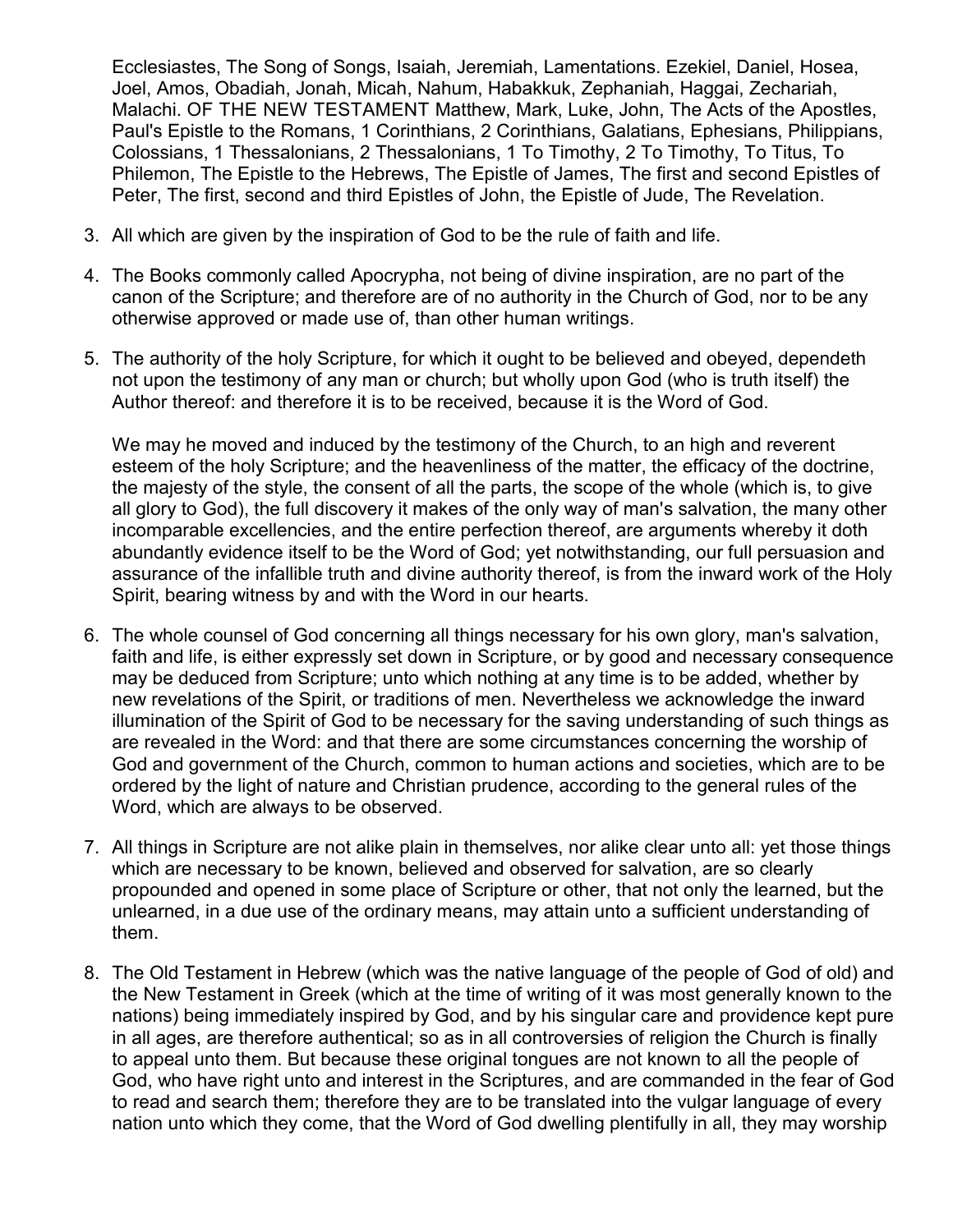him in an acceptable manner, and through patience and comfort of the Scriptures may have hope.

- 9. The infallible rule of interpretation of Scripture, is the Scripture itself; and therefore when there is a question about the true and full sense of any Scripture (which is not manifold, but one) it must be searched and known by other places, that speak more clearly.
- 10. The supreme judge by which all controversies of religion are to be determined, and all decrees of councils, opinions of ancient writers, doctrines of men and private spirits, are to be examined, and in whose sentence we are to rest, can be no other, but the holy Scripture delivered by the Spirit; into which Scripture so delivered, our faith is finally resolved.

Chapter 2

#### Of God and of the Holy Trinity 1. There is but one only living and true God; who is infinite in being and perfection, a most pure Spirit, invisible, without body, parts or passions, immutable, immense, eternal, incomprehensible, almighty, most wise, most holy, most free, most absolute, working all things according to the counsel of his own immutable and most righteous will, for his own glory, most loving, gracious, merciful, long-suffering, abundant in goodness and truth, forgiving iniquity, transgression and sin, the rewarder of them that diligently seek him; and withal most just and terrible in his judgments, hating all sin, and who will by no means clear the guilty.

- 2. God hath all life, glory, goodness, blessedness, in, and of himself; and is alone, in, and unto himself, all-sufficient, not standing in need of any creatures, which he hath made, nor deriving any glory from them, but only manifesting his own glory in, by, unto, and upon them: He is the alone fountain of all being. of whom, through whom, and to whom are all things; and bath most sovereign dominion over them, to do by them, for them, or upon them, whatsoever himself pleaseth. In his sight all things are open and manifest, his knowledge is infinite, infallible, and independent upon the creature, so as nothing is to him contingent or uncertain. He is most holy in all his counsels, in all his works, and in all his commands. To him is due from angels and men, and every other creature, whatsoever worship, service or obedience, as creatures, they owe unto the Creator, and whatever he is further pleased to require of them.
- 3. In the unity of the God-head there be three Persons, of one substance, power and eternity. God the Father, God the Son, and God the Holy Ghost. The Father is of none, neither begotten, nor proceeding; the Son is eternally begotten of the Father; the Holy Ghost eternally proceeding from the Father and the Son. Which doctrine of the Trinity is the foundation of all our communion with God, and comfortable dependence upon him.

### Chapter 3 Of God's Eternal Decree

- 1. God from all eternity did by the most wise and holy counsel of his own will, freely and unchangeably ordain whatsoever comes to pass: yet so, as thereby neither is God the author of sin. nor is violence offered to the will of the creatures, nor is the liberty or contingency of second causes taken away, but rather established.
- 2. Although God knows whatsoever may or can come to pass upon all supposed conditions, yet hath he not decreed any thing, because he foresaw it as future, or as that which would come to pass upon such conditions.
- 3. By the decree of God for the manifestation of his glory, some men and angels are predestinated unto everlasting life, and others fore-ordained to everlasting death.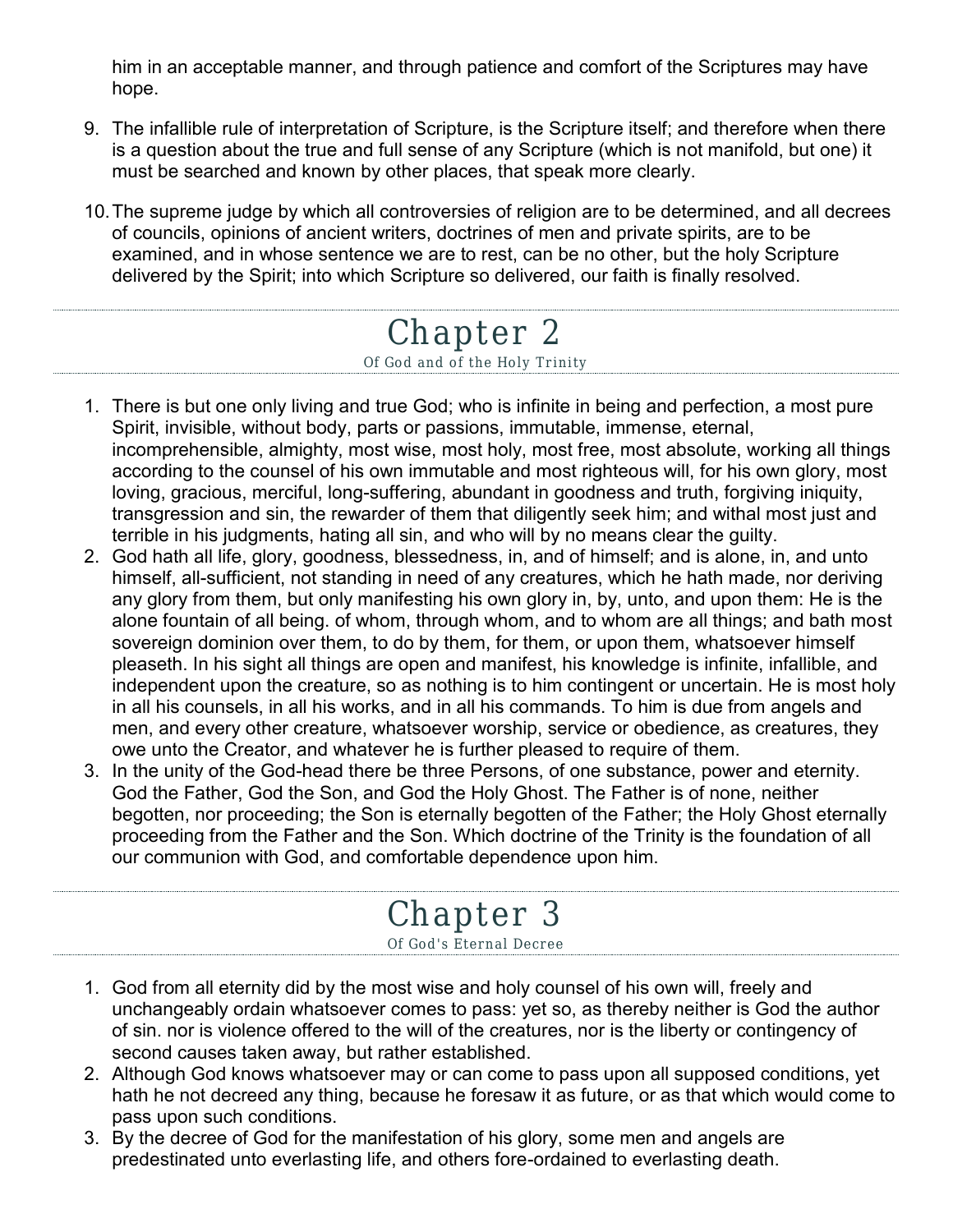- 4. These angels and men thus predestinated, and fore-ordained, are particularly and unchangeably designed, and their number is so certain and definite, that it cannot be either increased or diminished.
- 5. Those of mankind that are predestinated unto life, God, before the foundation of the world was laid, according to his eternal and immutable purpose, and the secret counsel and good pleasure of his will, hath chosen in Christ unto everlasting glory, out of his mere free grace and love, without any foresight of faith or good works, or perseverance in either of them, or any other thing in the creature, as conditions or causes moving him thereunto, and all to the praise of his glorious grace.
- 6. As God bath appointed the elect unto glory, so hath he by the eternal and most free purpose of his will fore-ordained all the means thereunto. Wherefore they who are elected, being fallen in Adam, are redeemed by Christ, are effectually called unto faith in Christ by his Spirit working in due season, are justified, adopted, sanctified, and kept by his power, through faith, unto salvation. Neither are any other redeemed by Christ, or effectually called, justified, adopted, sanctified and saved, but the elect only.
- 7. The rest of mankind God was pleased, according to the unsearchable counsel of his own will, whereby he extendeth or withholdeth mercy, as he pleaseth, for the glory of his sovereign power over his creatures, to pass by and to ordain them to dishonour and wrath for their sin, to the praise of his glorious justice.
- 8. The doctrine of this high mystery of predestination is to be handled with special prudence and care, that men attending the will of God revealed in his Word, and yielding obedience thereunto, may from the certainty of their effectual vocation, be assured of their eternal election. So shall this doctrine afford matter of praise, reverence and admiration of God, and of humility, diligence, and abundant consolation to all that sincerely obey the Gospel.

### Chapter 4 Of Creation

- 1. It pleased God the Father, Son and Holy Ghost, for the manifestation of the glory of his eternal power, wisdom and goodness, in the beginning, to create or make out of nothing the world, and all things therein, whether visible or invisible, in the space of six days, and all very good.
- 2. After God had made all other creatures, he created man, male and female, with reasonable and immortal souls, endued with knowledge, righteousness and true holiness, after his own image, having the law of God written in their hearts, and power to fulfil it; and yet under a possibility of transgressing, being left to the liberty of their own will, which was subject unto change. Besides this law written in their hearts, they received a command not to eat of the tree of the knowledge of good and evil; which while they kept, they were happy in their communion with God, and had dominion over the creatures.

### Chapter 5 Of Providence

- 1. God the great Creator of all things, doth uphold, direct, dispose and govern all creatures, actions and things from the greatest even to the least by his most wise and holy providence, according to his infallible foreknowledge, and the free and immutable counsel of his own will, to the praise of the glory of his wisdom, power, justice, goodness and mercy.
- 2. Although in relation to the foreknowledge and decree of God, the first cause, all things come to pass immutably and infallibly; yet by the same providence he ordereth them to fall out according to the nature of second causes, either necessarily, freely, or contingently.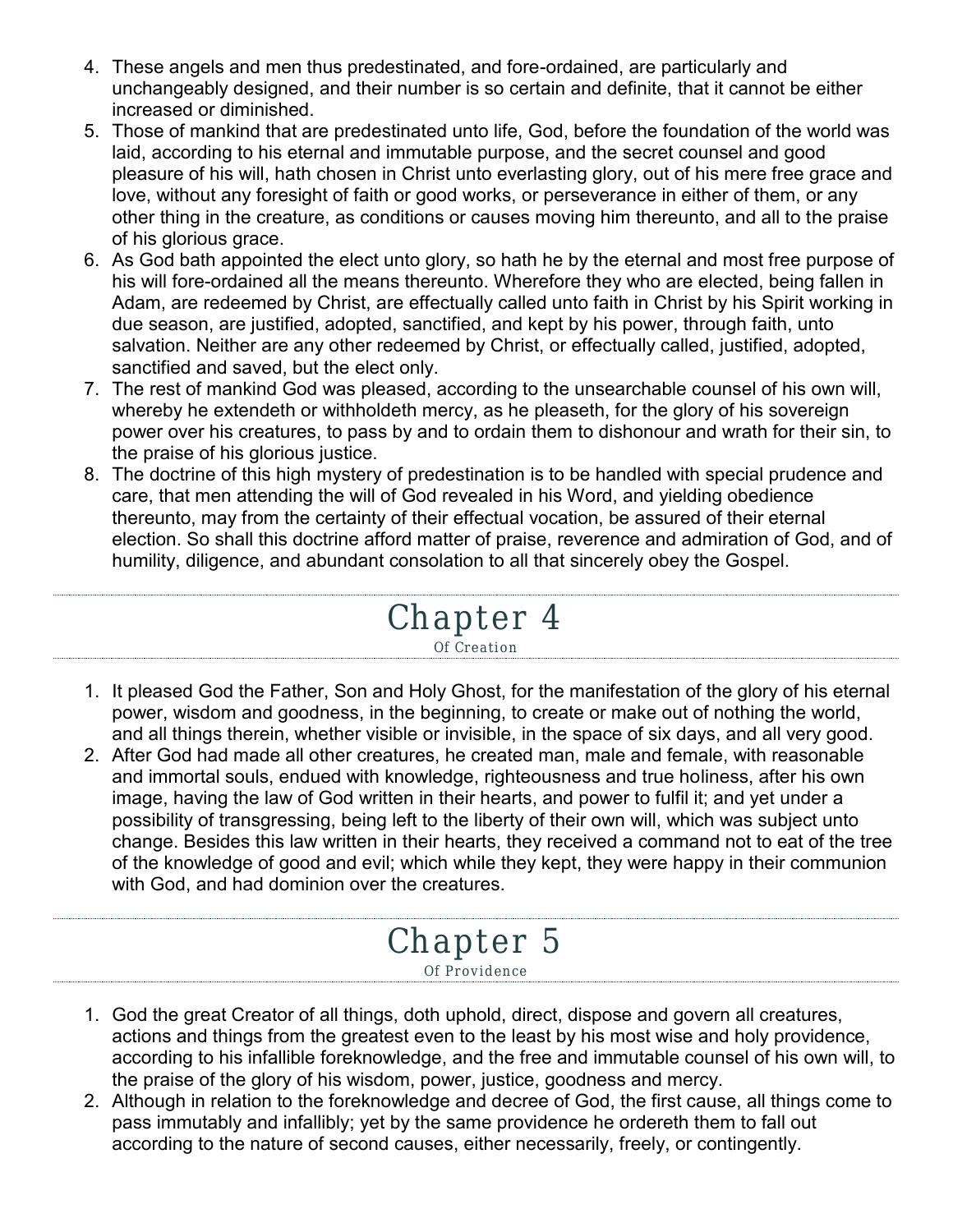- 3. God in his ordinary providence maketh use of means, yet is free to work without, above, and against them at his pleasure.
- 4. The almighty power, unsearchable wisdom, and infinite goodness of God, so far manifest themselves in his providence, in that his determinate counsel extendeth itself even to the first fall, and all other sins of angels and men (and that not by a bare permission) which also he most wisely and powerfully boundeth, and otherwise ordereth and governeth in a manifold dispensation to his own most holy ends; yet so, as the sinfulness thereof proceedeth only from the creature, and not from God, who being most holy and righteous, neither is, nor can be the author or approver of sin.
- 5. The most wise, righteous and gracious God doth oftentimes leave for a season his own children to manifold temptations, and the corruption of their own hearts, to chastise them for their former sins, or to discover unto them the hidden strength of corruption, and deceitfulness of their hearts, that they may be humbled; and to raise them to a more close and constant dependence for their support upon himself, and to make them more watchful against all future occasions of sin, and for sundry other just and holy ends.
- 6. As for those wicked and ungodly men, whom God as a righteous judge, for former sins, doth blind and harden, from them he not only withholdeth his grace, whereby they might have been enlightened in their understandings, and wrought upon in their hearts; but sometimes also withdraweth the gifts which they had, and exposeth them to such objects, as their corruption makes occasions of sin; and withal gives them over to their own lusts, the temptations of the world, and the power of Satan; whereby it comes to pass that they harden themselves, even under those means which God useth for the softening of others.
- 7. As the providence of God doth in general reach to all creatures, so after a most special manner it taketh care of his Church, and disposeth all things to the good thereof.

# Chapter 6

Of the Fall of Man, of Sin, and of the Punishment Thereof

- 1. God having made a covenant of works and life, thereupon, with our first parents and all their posterity in them, they being seduced by the subtlety and temptation of Satan did wilfully transgress the law of their creation, and break the covenant in eating the forbidden fruit.
- 2. By this sin they, and we in them, fell from original righteousness and communion with God, and so became dead in sin, and wholly defiled in all the faculties and parts of soul and body.
- 3. They being the root, and by God's appointment standing in the room and stead of all mankind, the guilt of this sin was imputed, and corrupted nature conveyed to all their posterity descending from them by ordinary generation.
- 4. From this original corruption, whereby we are utterly indisposed, disabled and made opposite to all good, and wholly inclined to all evil, do proceed all actual transgressions.
- 5. This corruption of nature during this life, doth remain in those that are regenerated; and although it be through Christ pardoned and mortified, yet both itself and all the motions thereof are truly and properly sin.
- 6. Every sin, both original and actual, being a transgression of the righteous law of God, and contrary thereunto, doth in its own nature bring guilt upon the sinner, whereby he is bound over to the wrath of God, and curse of the law, and so made subject to death, with all miseries, spiritual, temporal and eternal.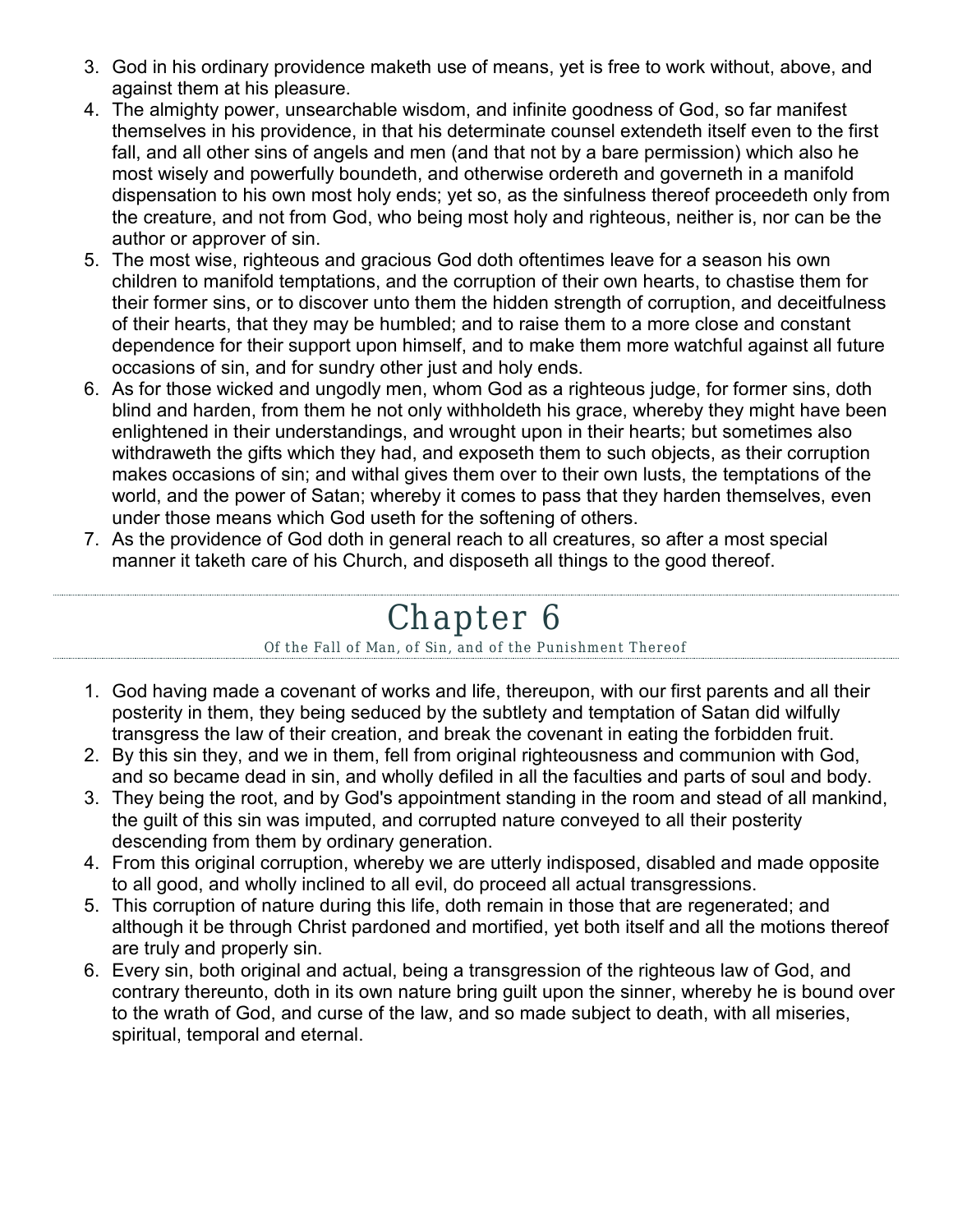Chapter 7 Of God's Covenant with Man

- 1. The distance between God and the creature is so great, that although reasonable creatures do owe obedience unto him as their Creator, yet they could never have attained the reward of life, but by some voluntary condescension on God's part, which he hath been pleased to express by way of covenant.
- 2. The first covenant made with man, was a covenant of works, wherein life was promised to Adam, and in him to his posterity, upon condition of perfect and personal obedience.
- 3. Man by his fall having made himself incapable of life by that covenant, the Lord was pleased to make a second, commonly called the Covenant of Grace; wherein he freely offereth unto sinners life and salvation by Jesus Christ, requiring of them faith in him that they may be saved, and promising to give unto all those that are ordained unto life, his Holy Spirit, to make them willing and able to believe.
- 4. This covenant of grace is frequently set forth in the Scripture by the name of a Testament, in reference to the dcath of Jesus Christ the testator, and to the everlasting inheritance, with all things belonging to it, therein bequeathed.
- 5. Although this covenant hath been differently and variously administered in respect of ordinances and institutions in the time of the law, and since the coming of Christ in the flesh; yet for the substance and efficacy of it, to all its spiritual and saving ends, it is one and the same; upon the account of which various dispensations, it is called the Old and New Testament.

### Chapter 8 Of Christ the Mediator

- 1. It pleased God, in his eternal purpose, to choose and ordain the Lord Jesus his only begotten Son, according to a covenant made between them both, to be the Mediator between God and man; the Prophet, Priest, and King, the Head and Saviour of his Church, the Heir of all things and Judge of the world; unto whom he did from all eternity give a people to be his seed, and to be by him in time redeemed, called, justified, sanctified, and glorified.
- 2. The Son of God, the second Person in the Trinity, being very and eternal God, of one substance and equal with the Father, did, when the fulness of time was come, take upon him man's nature, with all the essential properties and common infirmities thereof, yet without sin, being conceived by the power of the Holy Ghost, in the womb of the virgin Mary, of her substance: So that two whole perfect and distinct natures, the Godhead and the manhood, were inseparably joined together in one Person, without conversion, composition, or confusion; which Person is very God and very man, yet one Christ, the only Mediator between God and man.
- 3. The Lord Jesus in his human nature, thus united to the divine in the Person of the Son, was sanctified and anointed with the Holy Spirit above measure, having in him all the treasures of wisdom and knowledge, in whom it pleased the Father that all fulness should dwell; to the end that being holy, harmless, undefiled, and full of grace and truth, he might be throughly furnished to execute the office of a Mediator and Surety; which office he took not unto himself, but was thereunto called by his Father, who also put all power and judgment into his hand, and gave him commandment to execute the same.
- 4. This office the Lord Jesus did most willingly undertake; which that he might discharge, he was made under the law, and did perfectly fulfil it, and underwent the punishment due to us, which we should have borne and suffered, being made sin and a curse for us, enduring most grievous torments immediately from God in his soul, and most painful sufferings in his body,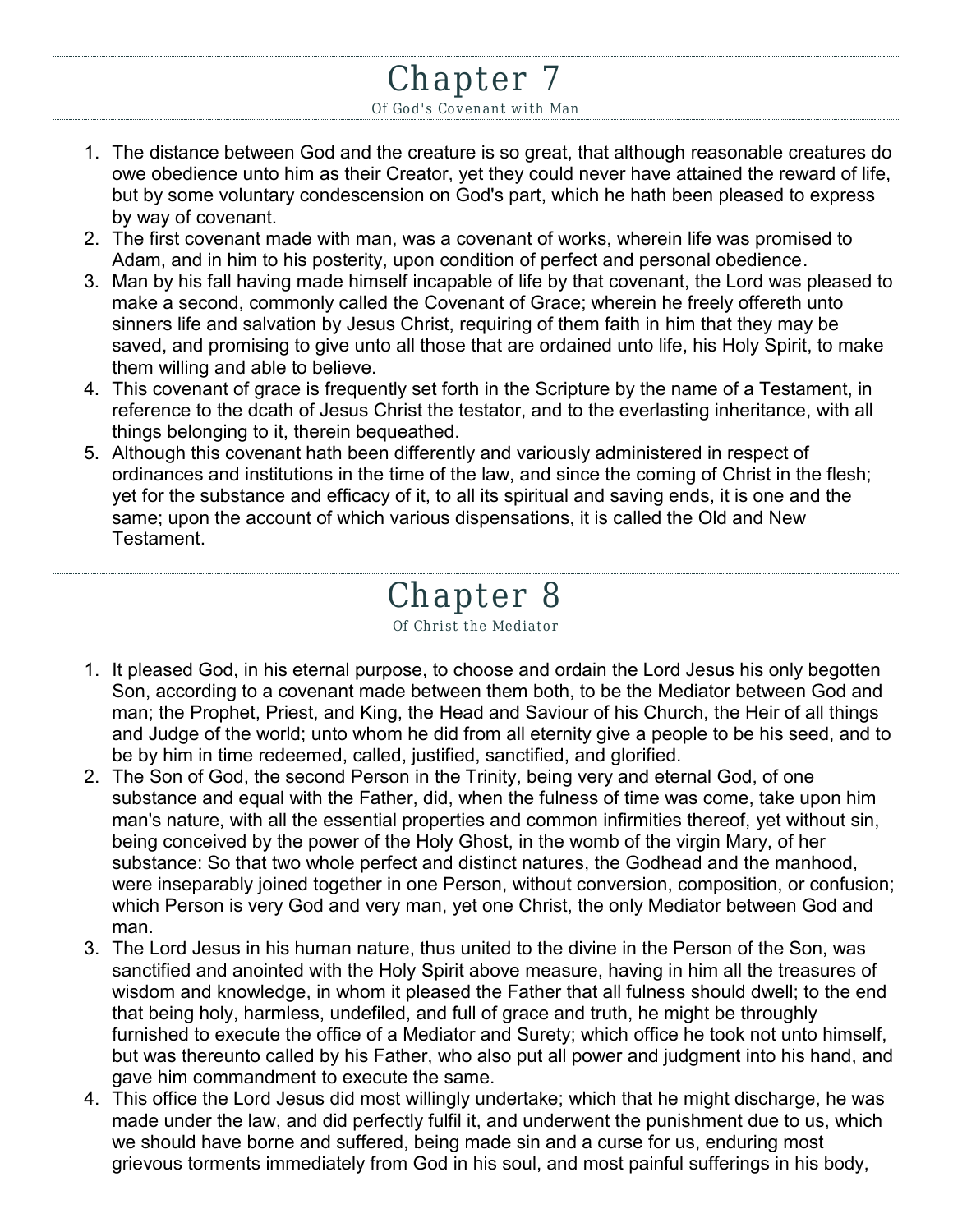was crucified, and died; was buried, and remained under the power of death, yet saw no corruption. On the third day he arose from the dead with the same body in which he suffered, with which also he ascended into heaven, and there sitteth at the right hand of his Father, making intercession; and shall return to judge men and angels at the end of the world.

- 5. The Lord Jesus by his perfect obedience and sacrifice of himself, which he through the eternal Spirit, once offered up unto God, hath fully satisfied the justice of God, and purchased not only reconciliation, but an everlasting inheritance in the kingdom of heaven, for all those whom the Father bath given unto him.
- 6. Although the work of redemption was not actually wrought by Christ, till after his incarnation; yet the virtue, efficacy and benefits thereof were communicated to the elect in all ages, successively from the beginning of the world, in and by those promises, types and sacrifices wherein he was revealed and signified to be the Seed of the woman, which should bruise the serpent's head, and the Lamb slain from the beginning of the world, being yesterday and today the same, and for ever.
- 7. Christ in the work of mediation acteth according to both natures; by each nature doing that which is proper to itself; yet by reason of the unity of the Person, that which is proper to one nature, is sometimes in Scripture attributed to the Person denominated by the other nature.
- 8. To all those for whom Christ bath purchased redemption, he doth certainly and effectually apply and communicate the same; making intercession for them; and revealing unto them in and by the Word, the mysteries of salvation; effectually persuading them by his Spirit to believe and obey, and governing their hearts by his Word and Spirit; overcoming all their enemies by his almighty power and wisdom, and in such manner and ways as are most consonant to his most wonderful and unsearchable dispensation.

### Chapter 9 Of Free-Will

- 1. God hath endued the will of man with that natural liberty and power of acting upon choice that it is neither forced, nor by any absolute necessity of nature determined to do good or evil.
- 2. Man in his state of innocency had freedom and power to will and to do that which was good and well-pleasing to God; but yet mutably, so that he might fall from it.
- 3. Man by his fall into a state of sin, hath wholly lost all ability of will to any spiritual good accompanying salvation; so as a natural man being altogether averse from that good, and dead in sin, is not able by his own strength to convert himself, or to prepare himself thereunto.
- 4. When God converts a sinner, and translates him into the state of grace, he freeth him from his natural bondage under sin, and by his grace alone enables him freely to will and to do that which is spiritually good; yet so as that, by reason of his remaining corruption, he doth not perfectly nor only will that which is good, but doth also will that which is evil.
- 5. The will of man is made perfectly and immutably free to do good alone in the state of glory only.

# Chapter 10

Of Effectual Calling

1. All those whom God hath predestinated unto life, and those only, he is pleased in his appointed and accepted time effectually to call by his Word and Spirit, out of that state of sin and death in which they are by nature, to grace and salvation by Jesus Christ; enlightening their minds spiritually and savingly to understand the things of God, taking away their heart of stone, and giving unto them an heart of flesh; renewing their wills, and by his almighty power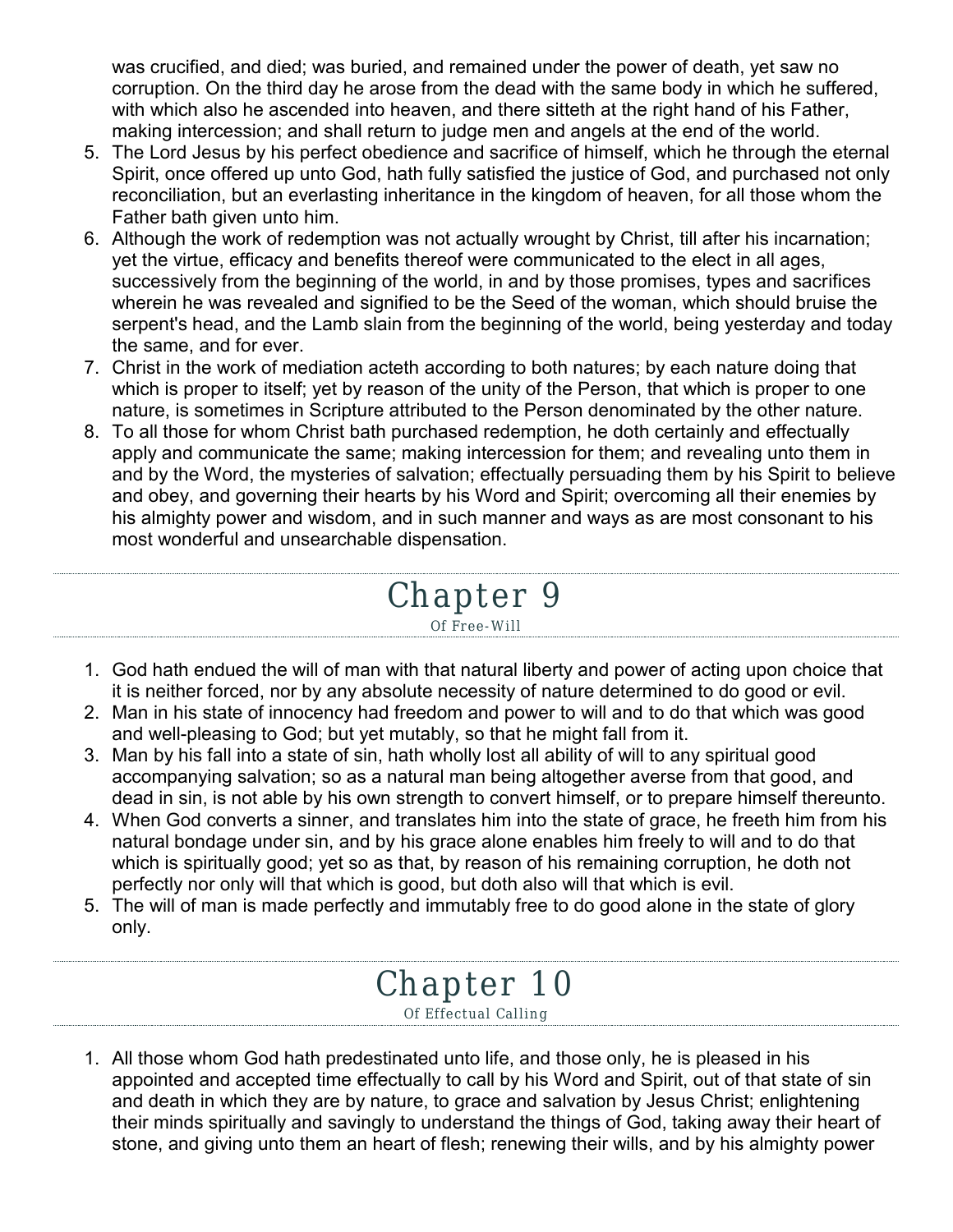determining them to that which is good; and effectually drawing them to Jesus Christ; yet so, as they come most freely, being made willing by his grace.

- 2. This effectual call is of God's free and special grace alone, not from any thing at all foreseen in man, who is altogether passive therein, until being quickened and renewed by the Holy Spirit he is thereby enabled to answer this call, and to embrace the grace offered and conveyed in it.
- 3. Elect infants dying in infancy, are regenerated and saved by Christ, who worketh when, and where, and how he pleaseth: so also are all other elect persons who are incapable of being outwardly called by the ministry of the Word.
- 4. Others not elected. although they may be called by the ministry of the Word, and may have some common operations of the Spirit, yet not being effectually drawn by the Father, they neither do nor can come unto Christ, and therefore cannot be saved: much less can men not professing the Christian religion, be saved in any other way whatsoever, be they never so diligent to frame their lives according to the light of nature, and the law of that religion they do profess: and to assert and maintain that they may, is very pernicious, and to be detested.

### Chapter 11 Of Justification

- 1. Those whom God effectually calleth, he also freely justifieth; not by infusing righteousness into them, but by pardoning their sins, and by accounting and accepting their persons as righteous; not for anything wrought in them, or done by them, but for Christ's sake alone; nor by imputing faith itself, the act of believing, or any other evangelical obedience to them, as their righteousness; but by imputing Christ's active obedience to the whole law, and passive obedience in his death for their whole and sole righteousness, they receiving and resting on him and his righteousness by faith; which faith they have not of themselves, it is the gift of God.
- 2. Faith thus receiving and resting on Christ, and his righteousness, is the alone instrument of justification; yet it is not alone in the person justified, but is ever accompanied with all other saving graces, and is no dead faith, but worketh by love.
- 3. Christ by his obedience and death did fully discharge the debt of all those that are justified, and did by the sacrifice of himself, in the blood of his cross, undergoing in their stead the penalty due unto them make a proper, real, and full satisfaction to God's justice in their behalf. Yet in as much as he was given by the Father for them, and his obedience and satisfaction accepted in their stead, and both freely, not for any thing in them, their justification is only of free grace, that both the exact justice and rich grace of God might be glorified in the justification of sinners.
- 4. God did from all eternity decree to justify all the elect, and Christ did in the fulness of time die for their sins, and rise again for their justification: nevertheless, they are not justified personally, until the Holy Spirit doth in due time actually apply Christ unto them.
- 5. God doth continue to forgive the sins of those that are justified; and although they can never fall from the state of justification, yet they may by their sins fall under God's fathetly displeasure: and in that condition they have not usually the light of his countenance restored unto them, until they humble themselves, confess their sins, beg pardon, and renew their faith and repentance.
- 6. The justification of believers under the Old Testament, was in all these respects one and the same with the justification of believers under the New Testament.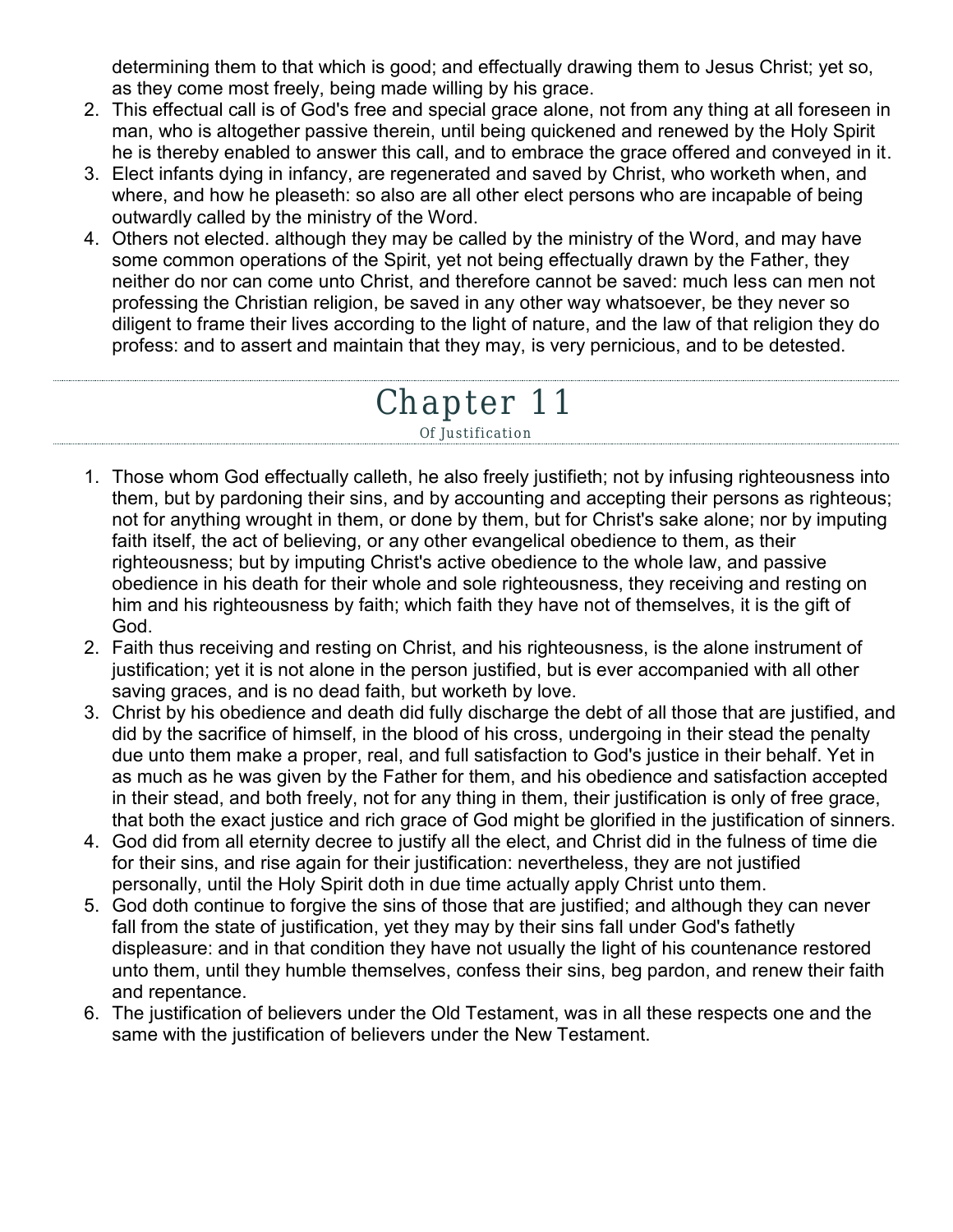# Chapter 12

Of Adoption

1. All those that are justified, God vouchsafeth in and for his only Son Jesus Christ to make partakers of the grace of adoption, by which they are taken into the number, and enjoy the liberties and privileges of the children of God, have his name put upon them, receive the Spirit of adoption; have access to the throne of grace with boldness, are enabled to cry, Abba Father; are pitied, protected, provided for, and chastened by him as by a father; yet never cast off, but sealed to the day of redemption, and inherit the promises as heirs of everlasting salvation.

#### Chapter 13 Of Sanctification

- 1. They that are united to Christ, effectually called and regenerated, having a new heart and a new spirit created in them, through the virtue of Christ's death and resurrection, are also further sanctified really and personally through the same virtue, by his Word and Spirit dwelling in them; the dominion of the whole body of sin is destroyed and the several lusts thereof are more and more weakened, and mortified, and they more and more quickened, and strengthened in all saving graces, to the practice of all true holiness, without which no man shall see the Lord.
- 2. This sanctification is throughout in the whole man, yet imperfect in this life; there abideth still some remnants of corruption in every part; whence ariseth a continual and irreconcilable war, the flesh lusting against the Spirit, and the Spirit against the flesh.
- 3. In which war, although the remaining corruption for a time may much prevail, yet through the continual supply of strength froin the sanctifying Spirit of Christ, the regenerate part doth overcome, and so the saints grow in grace, perfecting holiness in the fear of God.

### Chapter 14 Of Saving Faith

- 1. The grace of faith, whereby the elect are enabled to believe to the saving of their souls, is the work of the Spirit of Christ in their hearts, and is ordinarily wrought by the ministry of the Word; by which also, and by the administration of the seals, prayer, and other means, it is increased and strengthened.
- 2. By this faith a Christian believeth to be true whatsoever is revealed in the Word, for the authority of God himself speaking therein, and acteth differently upon that which each particular passage thereof containeth; yielding obedience to the commands, trembling at the threatenings, and embracing the promises of God for this life, and that which is to come. But the principal acts of saving faith are, accepting, receiving, and resting upon Christ alone, for justification, sanctification, and eternal life, by virtue of the covenant of grace.
- 3. This faith, although it be different in degrees, and may be weak or strong yet it is in the least degree of it different in the kind or nature of it (as is all other saving grace) from the faith and common grace of temporary believers; and therefore, though it may be many times assailed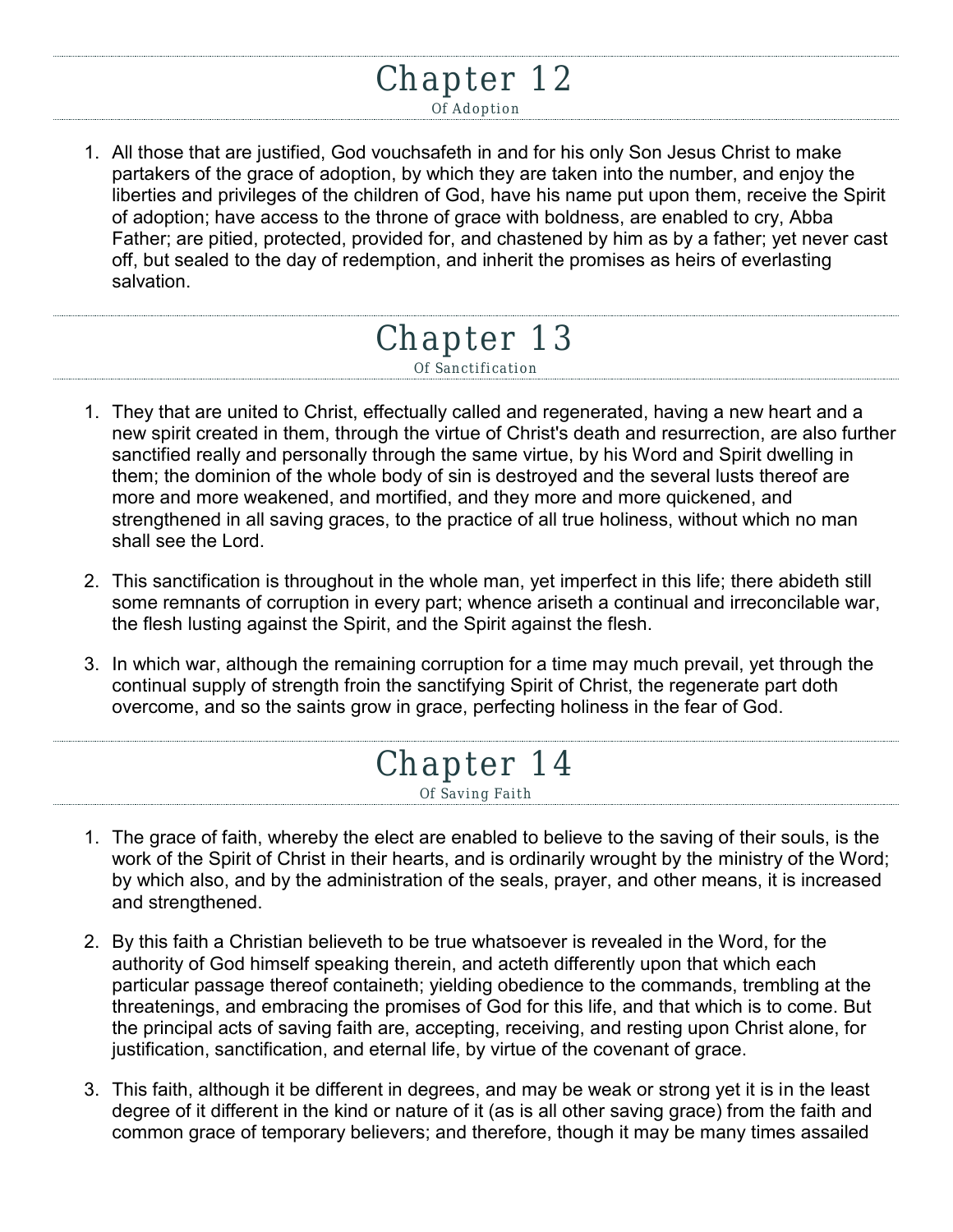and weakened, yet it gets the victory, growing up in many to the attainment of a full assurance through Christ, who is both the author and finisher of our faith.

# Chapter 15

Of Repentance unto Life and Salvation

- 1. Such of the elect as are converted at riper years, having sometime lived in the state of nature, and therein served divers lusts and pleasures, God in their effectual calling giveth them repentance unto life.
- 2. Whereas there is none that doth good, and sinneth not, and the best of men may through the power and deceitfulness of their corruptions dwelling in them, with the prevalency of temptation, fall into great sins and provocations; God hath in the covenant of grace mercifully provided, that believers so sinning and falling, be renewed through repentance unto salvation.
- 3. This saving repentance is an evangelical grace, whereby a person being by the Holy Ghost made sensible of the manifold evils of his sin, doth by faith in Christ humble himself for it with godly sorrow, detestation of it, and self-abhorrence, praying for pardon and strength of grace, with a purpose, and endeavour by supplies of the Spirit, to walk before God unto all wellpleasing in all things.
- 4. As repentance is to be continued through the whole course of our lives, upon the account of the body of death, and the motions thereof; so it is every man's duty to repent of his particular known sins particularly.
- 5. Such is the provision which God hath made through Christ in the covenant of grace, for the preservation of believers unto salvation, that although there is no sin so small, but it deserves damnation; yet there is no sin so great, that it shall bring damnation on them who truly repent; which makes the constant preaching of repentance necessary.

## Chapter 16 Of Good Works

- 1. Good works are only such as God hath commanded in his holy Word, and not such as without the warrant thereof are devised by men out of blind zeal, or upon pretence of good intentions.
- 2. These good works done in obedience to God's commandments, are the fruits and evidences of a true and lively faith; and by them believers manifest their thankfulness, strengthen their assurance, edify their brethren, adorn the profession of the gospel, stop the mouths of the adversaries, and glorify God, whose workmanship they are, created in Christ Jesus thereunto; that having their fruit unto holiness, they may have the end, eternal life.
- 3. Their ability to do good works is not at all of themselves, but wholly from the Spirit of Christ. And that they may be enabled thereunto, besides the graces they have already received, there is required an actual influence of the same Holy Spirit to work in them to will and to do of his good pleasure; yet are they not hereupon to grow negligent, as if they were not bound to perform any duty unless upon a pecial motion of the Spirit; but they-ought to be diligent in stirring up the grace of God that is in them.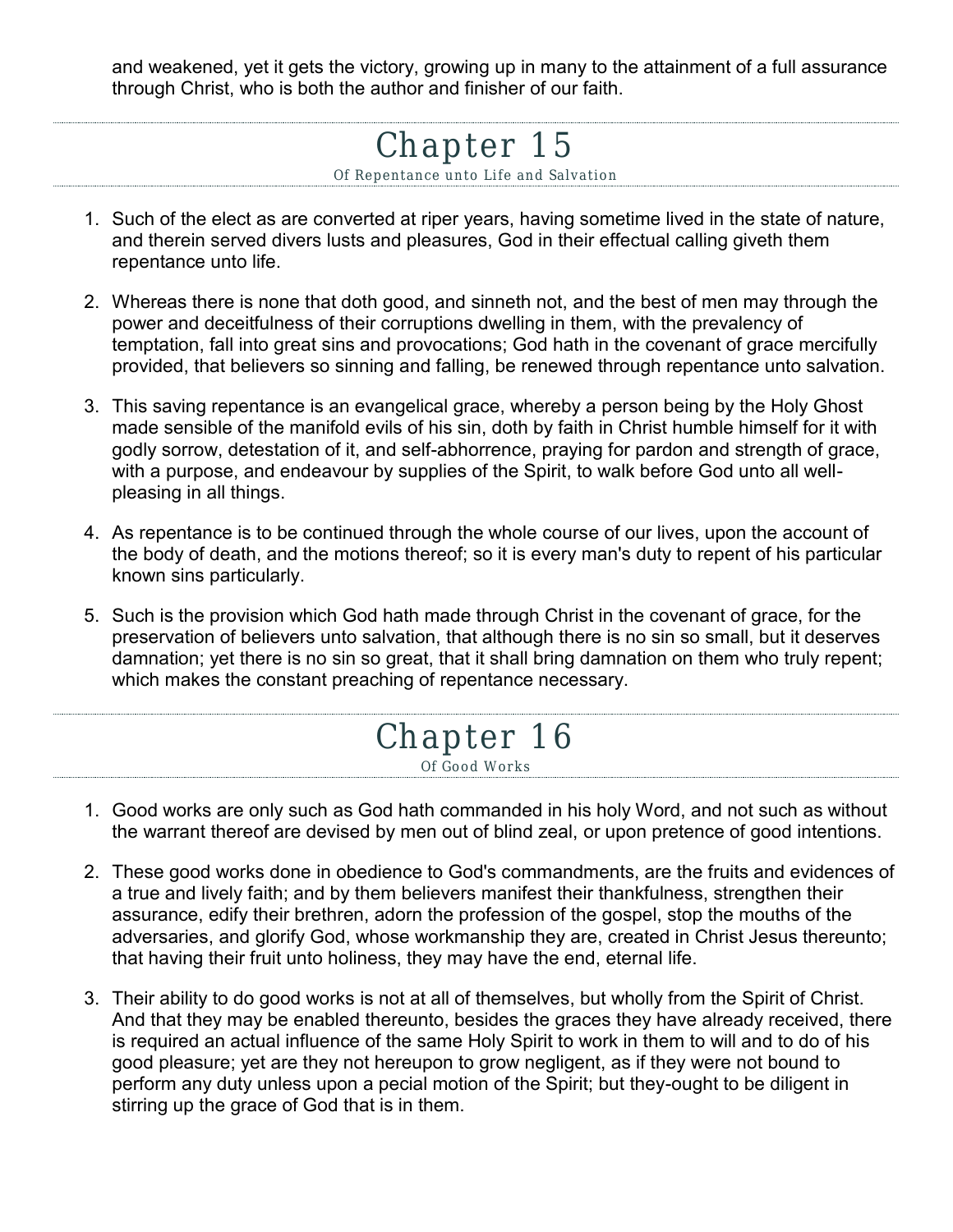- 4. They who in their obedience attain to the greatest height which is possible in this life, are so far from being able to supererogate, and to do more than God requires, as that they fall short of much which in duty they are bound to do.
- 5. We cannot by our best works merit pardon of sin, or eternal life at the hand of God, by reason of the great disproportion that is between them and the glory to come; and the infinite distance that is between us and God, whom by them we can neither profit, nor satisfy for the debt of our former sins; but when we have done all we can, we have done but our duty, and are unprofitable servants; and because, as they are good, they proceed from the Spirit, and as they are wrought by us, they are defiled and mixed with so much weakness and imperfection, that they cannot endure the severity of God's judgment.
- 6. Yet notwithstanding, the persons of believers being accepted through Christ, their good works also are accepted in him; not as though they were in this life wholly unblameable and unreproveable in God's sight; but that he looking upon them in his Son is pleased to accept and reward that which is sincere, although accompanied with many weaknesses and imperfections.
- 7. Works done by unregenerate men, although for the matter of them they may be things which God commands, and of good use both to themselves and to others: yet because they proceed not from a heart purified by faith; nor are done in a right manner, according to the Word; nor to a right end, the glory of God; they are therefore sinful, and cannot please God, nor make a man meet to receive grace from God; and yet their neglect of them is more sinful, and displeasing unto God.

# Chapter 17

Of The Perseverance of The Saints

- 1. They whom God bath accepted in his Beloved, effeGtually called and sanctified by his Spirit, can neither totally nor finally fall away from the state of grace; but shall certainly persevere therein to the end, and be eternally saved.
- 2. This perseverance of the saints depends not upon their own free will, but upon the immutability of the decree of election; from the free and unchangeable love of God the Father; upon the efficacy of the merit and intercession of Jesus Christ, and union with him; the oath of God; the abiding of his Spirit; and of the seed of God within them; and the nature of the covenant of grace; from all which ariseth also the certainty and infallibility thereof.
- 3. And though they may, through the temptation of Satan, and of the world, the prevalency of corruption remaining in them, and the neglect of the means of their preservation, fall into grievous sins; and for a time continue therein, whereby they incur God's displeasure, and grieve his Holy Spirit; come to have their graces and comforts impaired; have their hearts hardened, and their consciences wounded; hurt and scandalize others, and bring temporal judgments upon themselves; yet they are and shall be kept by the power of God through faith unto salvation.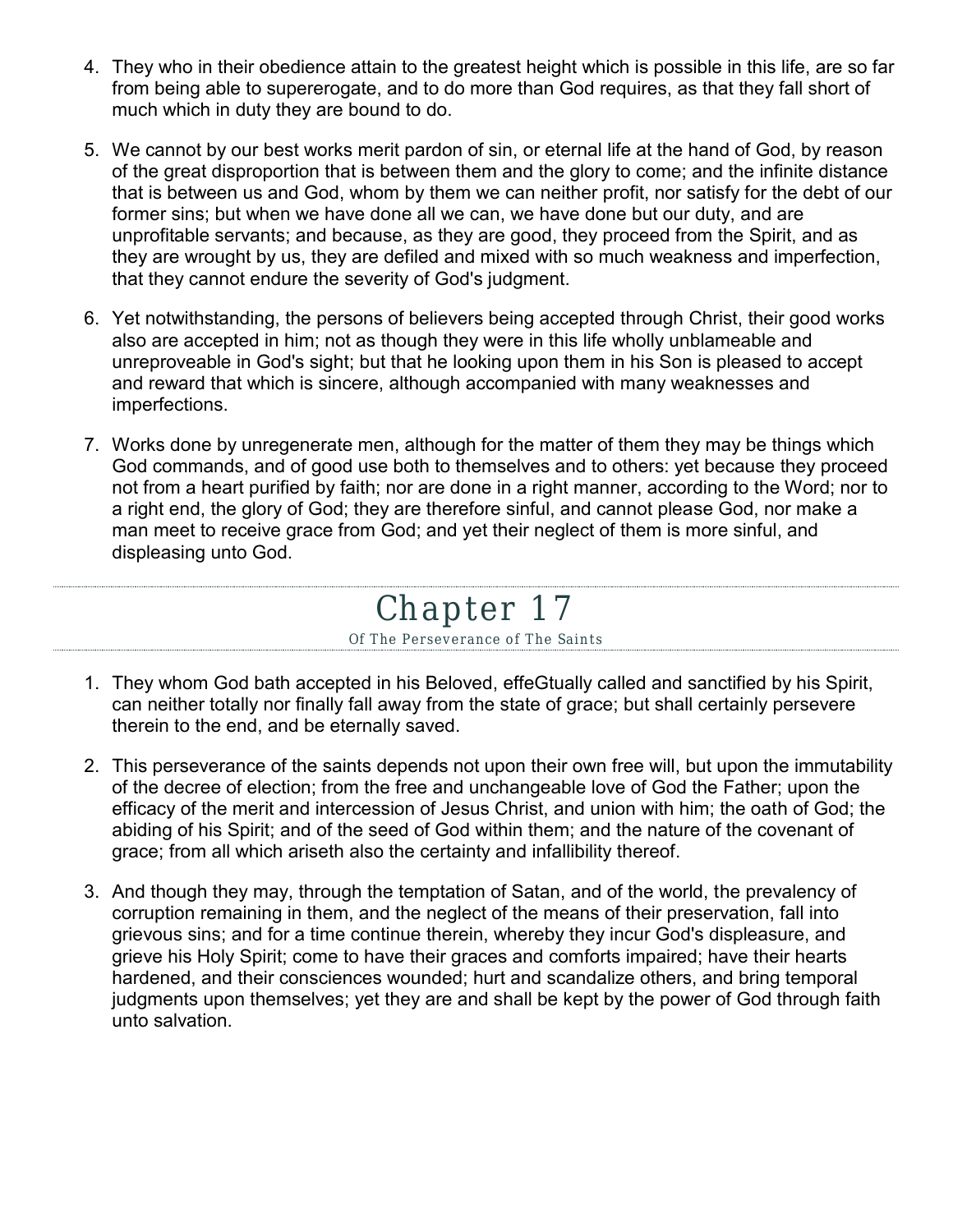#### Chapter 18 Of The Assurance of Grace and Salvation

- 1. Although temporary believers and other unregenerate men may vainly deceive themselves with false hopes, and carnal presumptions of being in the favour of God, and state of salvation, which hope of theirs shall perish; yet such as truly believe in the Lord Jesus, and love him in sincerity, endeavouring to walk in all good conscience before him, may in this life be certainly assured that they are in the state of grace, and may rejoice in the hope of the glory of God, which hope shall never make them ashamed.
- 2. This certainty is not a bare conjectural and probable persuasion, grounded upon a fallible hope; but an infallible assurance of faith, founded on the blood and righteousness of Christ, revealed in the gospel, and also upon the inward evidence of those graces unto which promises are made, and on the immediate witness of the Spirit, testifying our adoption, and as a fruit thereof, leaving the heart more humble and holy.
- 3. This infallible assurance doth not so belong to the essence of faith, but that a true believer may wait long, and conflict with many difficulties before he be partaker of it; yet being enabled by the Spirit to know the things which are freely given him of God, he may, without extraordinary revelation, in the right use of ordinary means attain thereunto. And therefore it is the duty of every one to give all diligence to make his calling and election sure; that thereby his heart may be enlarged in peace and joy in the Holy Ghost, in love and thankfulness to God, and in strength and cheerfulness in the duties of obedience, the proper fruits of this assurance; so far is it from inclining men to looseness.
- 4. True believers may have the assurance of their salvation divers ways shaken, diminished and intermitted; as by negligence in preserving of it; by falling into some special sin, which woundeth the conscience, and grieveth the Spirit; by some sudden or vehement temptation; by God's withdrawing the light of his countenance; suffering even such as fear him to walk in darkness, and to have no light; yet are they neither utterly destitute of that seed of God, and life of faith, that love of Christ and the brethren, that sincerity of heart and conscience of duty, out of which by the operation of the Spirit this assurance may in due time be revived, and by the which in the meantime they are supported from utter despair.

### Chapter 19 Of The Law of God

- 1. God gave to Adam a law of universal obedience written in his heart, and a particular precept of not eating the fruit of the tree of knowledge of good and evil, as a covenant of works, by which he bound him and all his posterity to personal, entire, exact and perpetual obedience; promised life upon the fulfilling, and threatened death upon the breach of it; and endued him with power and ability to keep it.
- 2. This law, so written in the heart, continued to be a perfect rule of righteousness after the fall of man; and was delivered by God upon mount Sinai in ten commandments, and written in two tables; the four first commandments containing our duty towards God, and the other six our duty to man.
- 3. Beside this law, commonly called moral, God was pleased to give to the people of Israel ceremonial laws, containing several typical ordinances; partly of worship, prefiguring Christ, his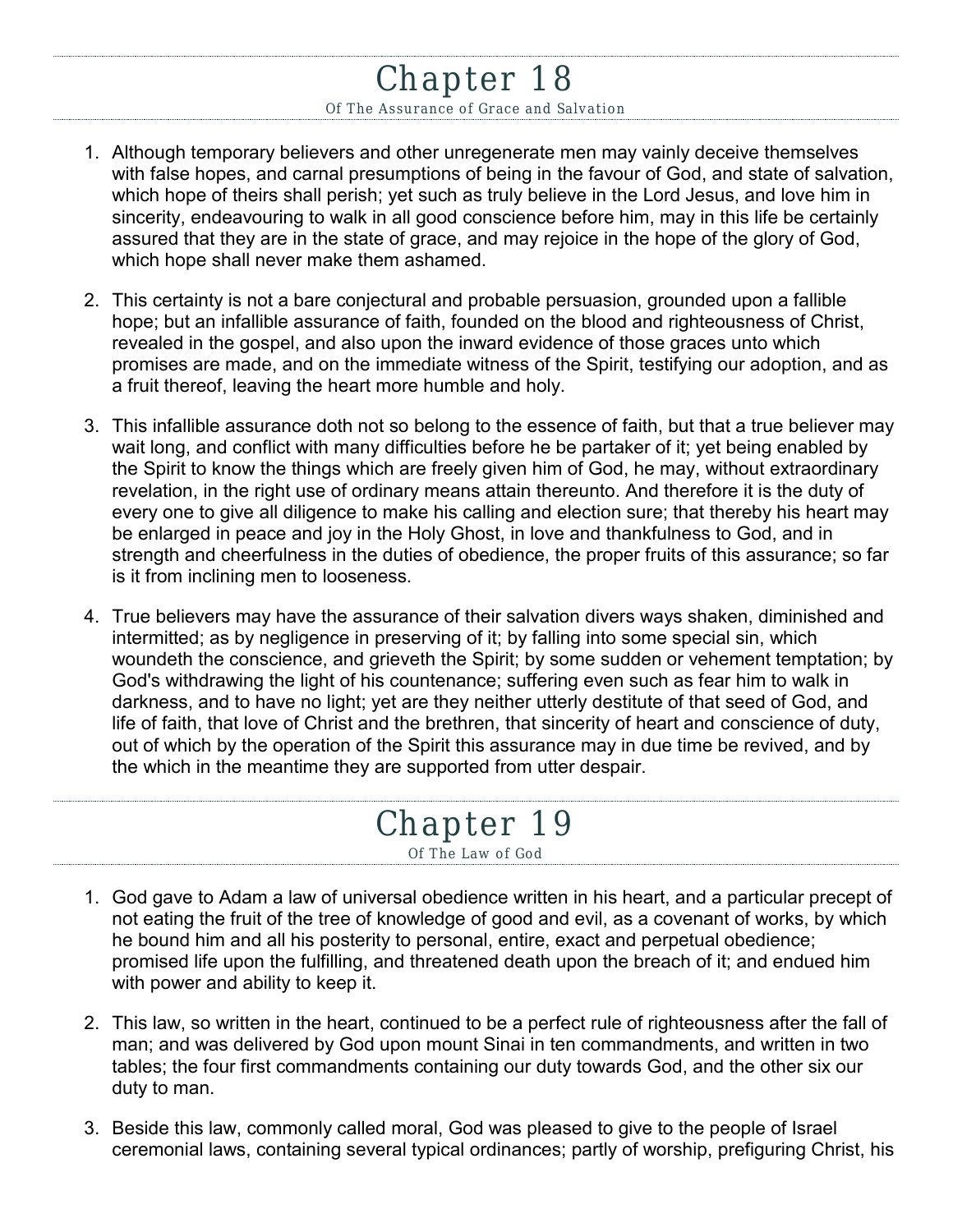graces, actions, sufferings and benefits, and partly holding forth divers instructions of moral duties. All which ceremonial laws being appointed only to the time of reformation, are by Jesus Christ the true Messiah and only lawgiver, who was furnished with power from the Father for that end, abrogated and taken away.

- 4. To them also he gave sundry judicial laws, which expired together with the state of that people, not obliging any now by virtue of that institution, their general equity only being still of moral use.
- 5. The moral law doth for ever bind all, as well justified persons as others, to the obedience thereof; and that not only in regard of the matter contained in it, but also in respect of the authority of God the Creator, who gave it: neither doth Christ in the gospel any way dissolve, but much strengthen this obligation.
- 6. Although true believers be not under the law, as a covenant of works, to be thereby justified or condemned; yet it is of great use to them as well as to others, in that, as a rule of life, informing them of the will of God, and their duty, it directs and binds them to walk accordingly; discovering also the sinful pollutions of their nature, hearts and lives; so as examining themselves thereby, they may come to further conviction of, humiliation for, and hatred against sin; together with a clearer sight of the need they have of Christ, and the perfection of his obedience. It is likewise of use to the regenerate, to restrain their corruptions, in that it forbids sin; and the threatenings of it serve to show what even their sins deserve, and what afflictions in this life they may expect for them, although freed from the curse thereof threatened in the law. The promises of it in like manner show them God's approbation of obedience, and what blessings they may expect upon the performance thereof, although not as due to them by the law, as a covenant of works; so as a mans doing good, and refraining from evil, because the law encourageth to the one, and deterreth from the other, is no evidence of his being under the law, and not under grace.
- 7. Neither are the forementioned uses of the law contrary to the grace of the gospel, but do sweetly comply with it; the Spirit of Christ subduing and enabling the will of man to do that freely and cheerfully, which the will of God revealed in the law required to be done.

# Chapter 20

Of the Gospel, and of the Extent of the Grace Thereof

- 1. The covenant of works being broken by sin, and made unprofitable unto life, God was pleased to give unto the elect the promise of Christ, the seed of the woman, as the means of calling them, and begetting in them faith and repentance: in this promise the gospel, as to the substance of it, was revealed, and was therein effectual for the conversion and salvation of sinners.
- 2. This promise of Christ, and salvation by him, is revealed only in and by the Word of God; neither do the works of creation or providence, with the light of nature, make discovery of Christ, or of grace by him, so much as in a general or obscure way; much less that men destitute of the revelation of him by the promise or gospel, should be enabled thereby to attain saving faith or repentance.
- 3. The revelation of the gospel unto sinners, made in divers times, and by sundry parts, with the addition of promises and precepts for the obedience required therein, as to the nations and persons to whom it is granted, is merely of the sovereign will and good pleasure of God, not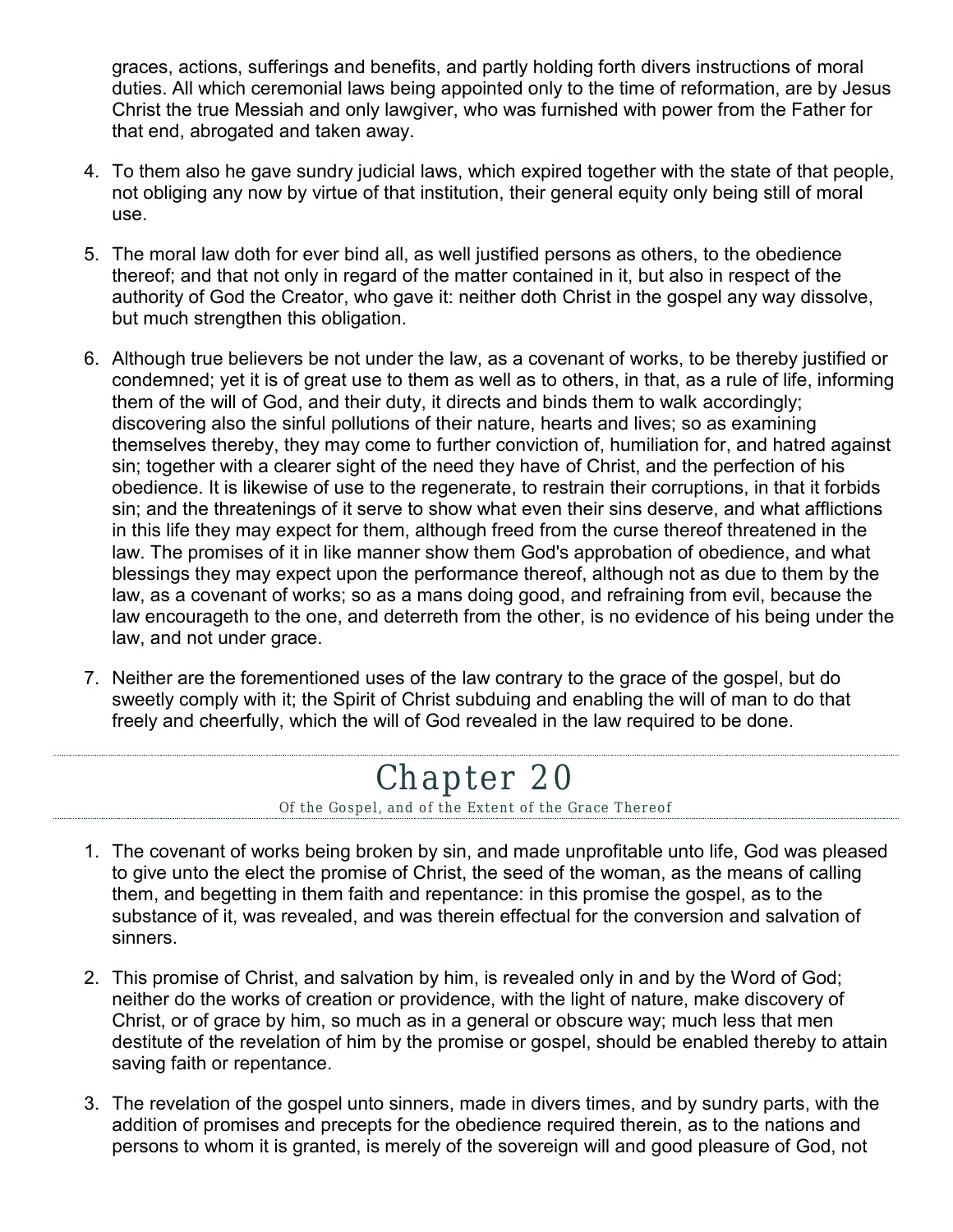being annexed by virtue of any promise to the due improvement of men's natural abilities, by virtue of common light received without it, which none ever did make or can so do. And therefore in all ages the preaching of the gospel hath been granted unto persons and nations, as to the extent or straitening of it, in great variety, according to the counsel of the will of God.

4. Although the gospel be the only outward means of revealing Christ and saving grace, and is as such abundantly sufficient thereunto; yet that men who are dead in trespasses, may be born again, quickened or regenerated, there is moreover necessary an effectual, irresistible work of the Holy Ghost upon the whole soul, for the producing in them a new spiritual life, without which no other means are sufficient for their conversion unto God.

# Chapter 21

Of Christian Liberty, and Liberty of Conscience

- 1. The liberty which Christ hath purchased for believers under the gospel, consists in their freedom from the guilt of sin, the condemning wrath of God, the rigour and curse of the law; and in their being delivered from this present evil world, bondage to Satan, and dominion of sin, from the evil of afflictions, the fear and sting of death, the victory of the grave, and everlasting damnation; as also in their free access to God, and their yielding obedience unto him, not out of slavish fear, hut a childlike love and willing mind. All which were common also to believers under the law, for the substance of them; but under the New Testament the liberty of Christians is further enlarged in their freedom from the yoke of the ceremonial law, the whole legal administration of the covenant of grace, to which the Jewish church was subjected; and in oreater boldness of access to the throne of grace, and in fuller communications of the free Spirit of God, than believers under the law did ordinarily partake of.
- 2. God alone is lord of the conscience, and hath left it free from the doctrines and commandments of men which are in any thing contrary to his Word, or not contained in it; so that to believe such doctrines, or to obey such commands out of conscience, is to betray true liberty of conscience; and the requiring of an implicit faith, and an absolute and blind obedience, is to destroy liberty of conscience, and reason also.
- 3. They who upon pretence of Christian liberty do practise any sin, or cherish any lust, as they do thereby pervert the main design of the grace of the gospel to their own destruction; so they wholly destroy the end of Christian liberty, which is, that being delivered out of the hands of our enemies, we might serve the Lord without fear, in holiness and righteousness before him all the days of our life.

### Chapter 22 Of Religious Worship, and the Sabbath-Day

1. The light of nature showeth that there is a God, who hath lordship and sovereignty over all, is just, good, and doth good unto all, and is therefore to be feared, loved, praised, called upon, trusted in, and served with all the heart, and all the soul, and with all the might. But the acceptable way of worshipping the true God is instituted by himself, and so limited by his own revealed will, that he may not be worshipped according to the imaginations and devices of men, or the suggestions of Satan, under any visible representations, or any other way not prescribed in the holy Scripture.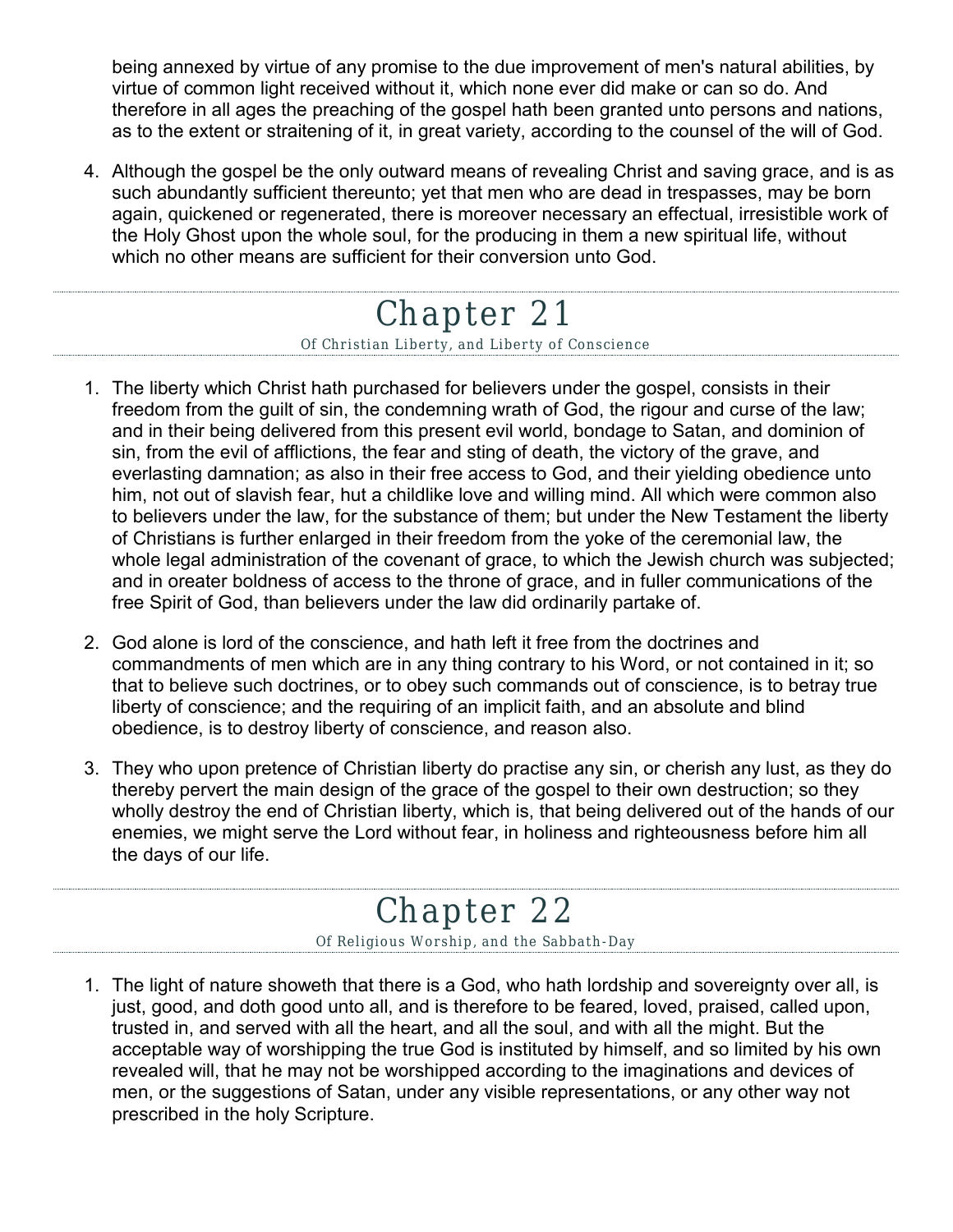- 2. Religious worship is to be given to God the Father, Son, and Holy Ghost, and to him alone; not to angels, saints, or any other creatures; and since the fall, not without a Mediator, nor in the mediation of any other but of Christ alone.
- 3. Prayer, with thanksgiving, being one special part of natural worship, is by God required of all men; but that it may be accepted, it is to be made in the name of the Son by the help of his Spirit, according to his will, with understanding, reverence, humility, fervency, faith, love, and perseverance; and when with others in a known tongue.
- 4. Prayer is to be made for things lawful, and for all sorts of men living, or that shall live hereafter; but not for the dead, nor for those of whom it may be known that they have sinned the sin unto death.
- 5. The reading of the Scriptures, preaching, and hearing the Word of God, singing of psalms; as also the administration of baptism and the Lord's Supper, are all parts of religious worship of God, to be performed in obedience unto God with understanding, faith, reverence, and godly fear. Solemn humiliations, with fastings and thanksgivings upon special occasions, are in their several times and seasons to be used in a holy and religious manner.
- 6. Neither prayer, nor any other part of religious worship, is now under the gospel either tied unto, or made more acceptable by any place in which it is performed, or towards which it is directed; but God is to be worshipped everywhere in spirit and in truth, as in private families daily, and in secret each one by himself, so more solemnly in the public assemblies, which are not carelessly nor wilfully to be neglected, or forsaken, when God by his Word or providence calleth thereunto.
- 7. As it is of the law of nature, that in general a proportion of time by God's appointment be set apart for the worship of God; so by his Word in a positive, moral, and perpetual commandment, binding all men in all ages, he hath particularly appointed one day in seven for a Sabbath to be kept holy unto him; which from the beginning of the world to the resurrection of Christ, was the last day of the week; and from the resurrection of Christ was changed into the first day of the week, which in Scripture is called the Lord's Day, and is to be continued to the end of the world as the Christian Sabbath, the observation of the last day of the week being abolished.
- 8. This Sabbath is then kept holy unto the Lord, when men after a due preparing of their hearts, and ordering their common affairs beforehand, do not only observe an holy rest all the day from their own works, words, and thoughts about their worldly employments and recreations; but also are taken up the whole time in the public and private exercises of his worship, and in the duties of necessity and mercy.

### Chapter 23 Of Lawful oaths and Vows

- 1. A lawful oath is a part of religious worship, wherein the person swearing in truth, righteousness and judgment, solemnly calleth God to witness what he asserteth or promiseth, and to judge him according to the truth or falsehood of what he sweareth.
- 2. The name of God only is that by which men ought to swear, and therein it is to be used with all holy fear and reverence. Therefore to swear vainly, or rashly, by that glorious or dreadful name, or to swear at all by any other thing, is sinful and to be abhorred. Yet as in matters of weight and moment an oath is warranted by the Word of God under the New Testament, as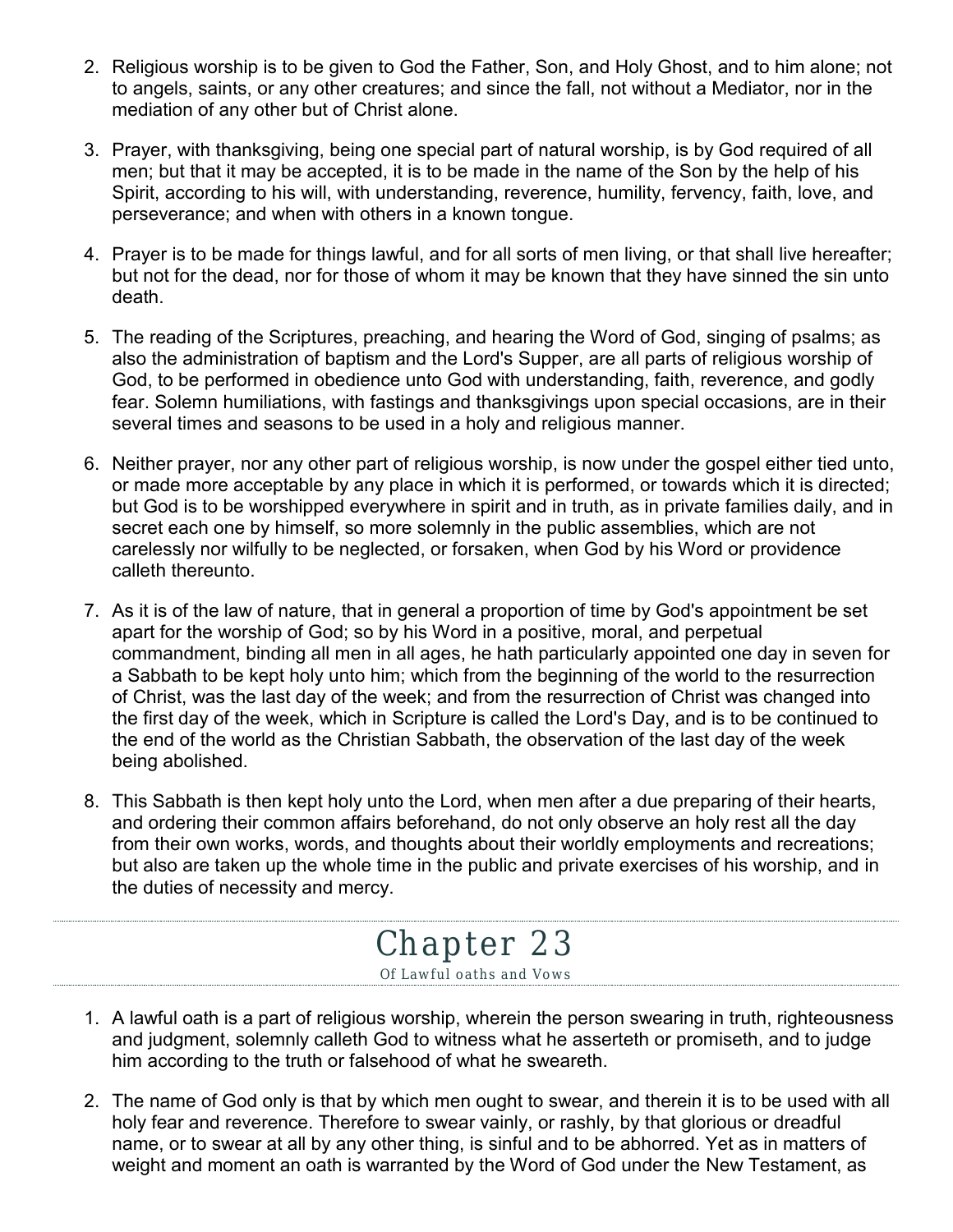well as under the Old; so a lawful oath, being imposed by lawful authority in such matters, ought to be taken.

- 3. Whosoever taketh an oath, warranted by the Word of God, ought duly to consider the weightiness of so solemn an act, and therein to avouch nothing but what he is fully persuaded is the truth: neither may any man bind himself by oath to any thing, but what is good and just, and what he believeth so to be, and what he is able and resolved to perform. Yet it is a sin to refuse an oath touching any thing that is good and just, being lawfully imposed by authority.
- 4. An oath is to be taken in the plain and common sense of the words, without equivocation or mental reservation. It cannot oblige to sin, but in any thing not sinful, being taken it binds to performance, although to a man's own hurt; nor is it to be violated, although made to heretics or infidels.
- 5. A vow, which is not to be made to any creature, but God alone, is of the like nature with a promissory oath, and ought to be made with the ]ike religious care, and to be performed with the like faithfulness.
- 6. Popish monastical vows of perpetual single life, professed poverty, and regular obedience, are so far from being degrees of higher perfection, that they are superstitious and sinful snares, in which no Christian may entangle himself.

### Chapter 24 Of The Civil Magistrate

- 1. God the supreme Lord and King of all the world, hath ordained civil magistrates to be under him, over the people for his own glory and the public good; and to this end hath armed them with the power of the sword, for the defence and encouragement of them that do good, and for the punishment of evil-doers.
- 2. It is lawful for Christians to accept and execute the office of a magistrate, when called thereunto: in the management whereof, as they ought specially to maintain justice and peace, according to the wholesome laws of each commonwealth; so for that end they may lawfully now under the New Testament wage war upon just and necessary occasion.
- 3. Although the magistrate is bound to encourage, promote, and protect the professors and profession of the gospel, and to manage and order civil administrations in a due subserviency to the interest of Christ in the world, and to that end to take care that men of corrupt minds and conversations do not licentiously publish and divulge blasphemy and errors, in their own nature subverting the faith and inevitably destroying the souls of them that receive them: yet in such differences about the doctrines of the gospel, or ways of the worship of God, as may befall men exercising a good conscience, manifesting it in their conversation, and holding the foundation, not disturbing others in their ways or worship that differ from them; there is no warrant for the magistrate under the gospel to abridge them of their liberty.
- 4. It is the duty of people to pray for magistrates, to honour their persons, to pay them tribute and other dues, to obey their ]awful commands, and to be subject to their authority for conscience sake. Infidelity, or difference in religion, doth not make void the magistrate's just and legal authority, nor free the people from their obedience to him: from which ecclesiastical persons are not exempted, much less hath the Pope any power or jurisdiction over them in their dominions, or over any of their people, and least of all to deprive them of their dominions or lives, if he shall judge them to be heretics, or upon any other pretence whatsoever.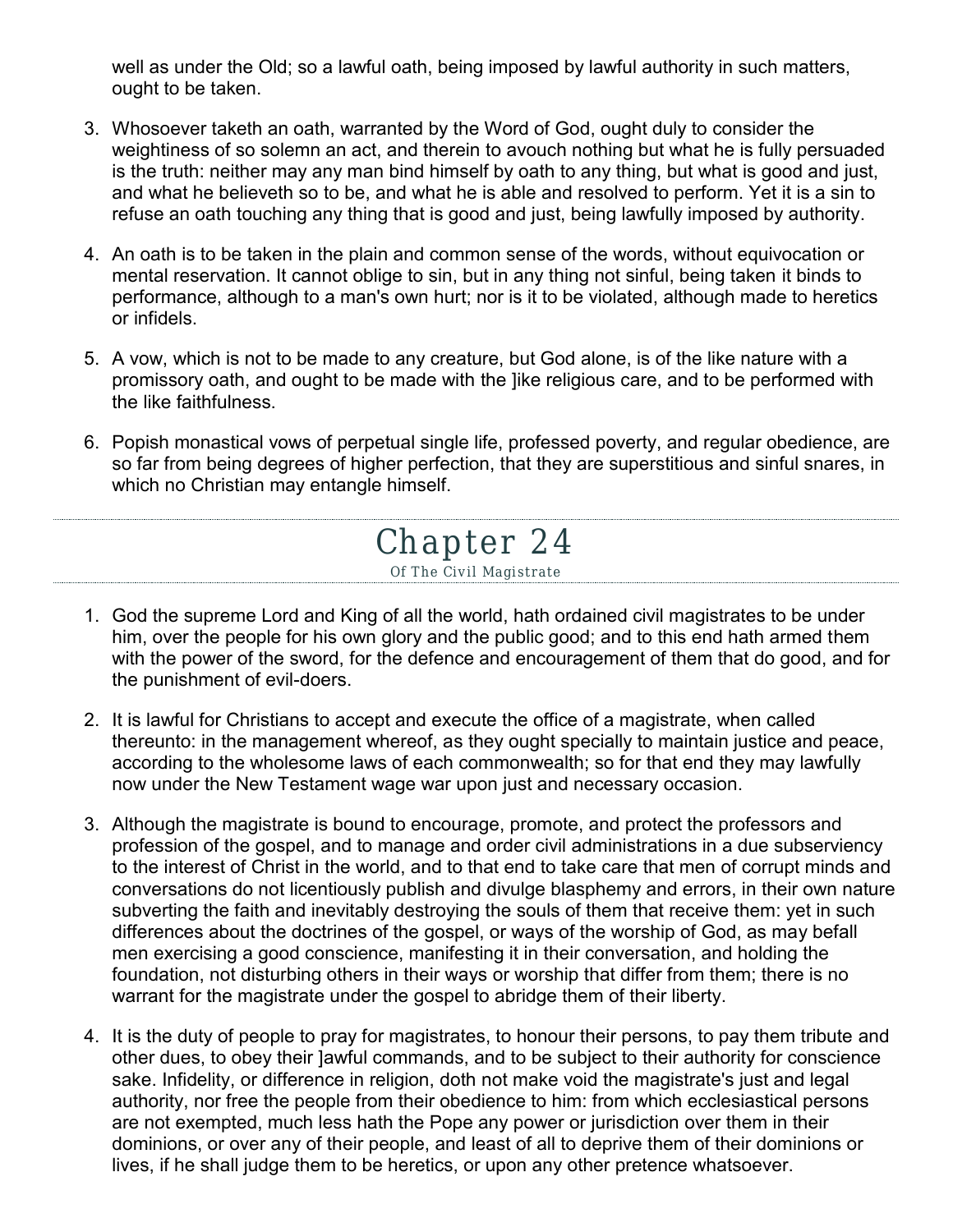#### 1. Marriage is to be between one man and one woman: neither is it lawful for any man to have more than one wife, nor for any woman to have more than one husband at the same time.

Chapter 25 Of Marriage

- 2. Marriage was ordained for the mutual help of husband and wife; for the increase of mankind with a legitimate issue, and of the Church with an holy seed, and for preventing of uncleanness.
- 3. It is lawful for all sorts of people to marry, who are able with judgment to give their consent. Yet it is the duty of Christians to marry in the Lord; and therefore such as profess the true reformed religion, should not marry with infidels, Papists, or other idolaters: neither should such as are godly, be unequally yoked by marrying with such as are wicked in their life, or maintain damnable heresies.
- 4. Marriage ought not to be within the degrees of consanguity or affinity forbidden in the Word; nor can such incestuous marriages ever be made lawful by any law of man, or consent of parties, so as those persons may live together as man and wife.

Chapter 26 Of The Church

- 1. The catholic or universal church, which is invisible, consists of the whole number of the elect, that have been, are, or shall be gathered into one under Christ, the Head thereof, and is the Spouse, the Body, the fulness of him that filleth all in all.
- 2. The whole body of men throughout the world, professing the faith of the gospel and obedience unto God by Christ according to it, not destroying their own profession by any errors everting the foundation, or unholiness of conversation, are, and may be called the visible catholic church of Christ; although as such it is not entrusted with the administration of any ordinances, or have any officers to rule or govern in, or over the whole body.
- 3. The purest churches under heaven are subject both to mixture and error, and some have so degenerated as to become no churches of Christ, but synagogues of Satan: nevertheless Christ always hath had, and ever shall have, a visible kingdom in this world, to the end thereof, of such as believe in him, and make profession of his name.
- 4. There is no other Head of the Church but the Lord Jesus Christ; nor can the Pope of Rome in any sense be head thereof; but is that antichrist, that man of sin, and son of Iperdition, that exalteth himself in the Church against Christ, and all that is called God, whom the Lord shall destroy with the brightness of his coming.
- 5. As the Lord in his care and love towards his Church, hath in his infinite wise providence exercised it with great variety in all ages, for the good of them that love him, and his own glory; so according to his promise, we expect that in the latter days, antichrist being destroyed, the Jews called, and the adversaries of the kingdom of his dear Son broken, the churches of Christ being enlarged, and edified through a free and plentiful communication of light and grace, shall enjoy in this world a more quiet, peaceable and glorious condition than they have enjoyed.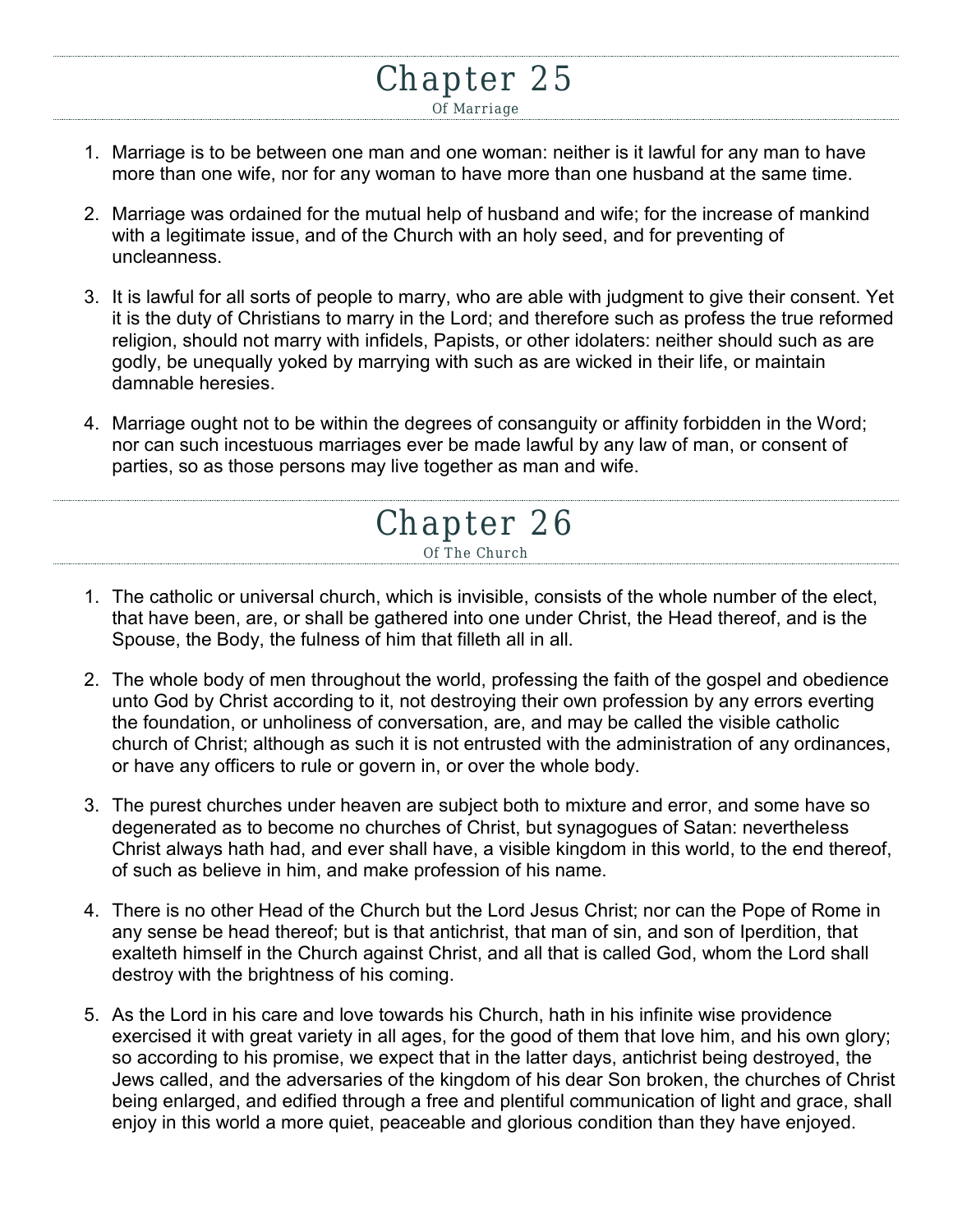Chapter 27 Of The Communion of Saints

- 1. All Saints that are united to Jesus Christ their Head, by his Spirit and faith, although they are not made thereby one person with him, have fellowship in his graces, sufferings, death, resurrection and glory: and being united to one another in love, they have communion in each others gifts nd graces, and are obliged to the performance of such duties, public and private, as do conduce to their mutual good, both in the inward and outward man.
- 2. All Saints are bound to maintain an holy fellowship and communion in the worship of God, and in performing such other spiritual services as tend to their mutual edification; as also in relieving each other in outward things, according to their several abilities and necessities: which communion, though especially to be exercised by them in the relations wherein they stand, whether in families or churches, yet as God offereth opportunity, is to be extended unto all those who in every place call upon the Name of the Lord Jesus.

#### Chapter 28 Of The Sacraments

- 1. Sacraments are holy signs and seals of the covenant of grace, immediately instituted by Christ, to represent him and his benefits, and to confirm our interest in him, and solemnly to engage us to the service of God in Christ, according to his Word.
- 2. There is in every sacrament a spiritual relation, or sacramental union, between the sign and the thing signified; whence it comes to pass that the names and effects of the one are attributed to the other.
- 3. The grace which is exhibited in or by the sacraments rightly used, is not conferred by any power in them; neither doth the efficacy of a sacrament depend upon the piety or intention of him that doth administer it, but upon the work of the Spirit, and the word of institution; which contains, together with a precept authorising the use thereof, a promise of benefit to worthy receivers.
- 4. There be only two sacraments ordained by Christ our Lord in the gospel, that is to say, Baptism and the Lord's Supper; neither of which may be dispensed by any but a minister of the Word lawfully called.
- 5. The Sacraments of the Old Testament, in regard of the spiritual things thereby signified and exhibited, were for substance the same with those of the New.

### Chapter 29 Of Baptism

1. Baptism is a sacrament of the New Testament, ordained by Jesus Christ to be unto the party baptised a sign and seal of the covenant of grace, of his ingrafting into Christ, of regeneration, of remission of sins, and of his giving up unto God through Jesus Christ to walk in newness of life; which ordinance is by Christ's own appointment to be continued in his Church until the end of the world.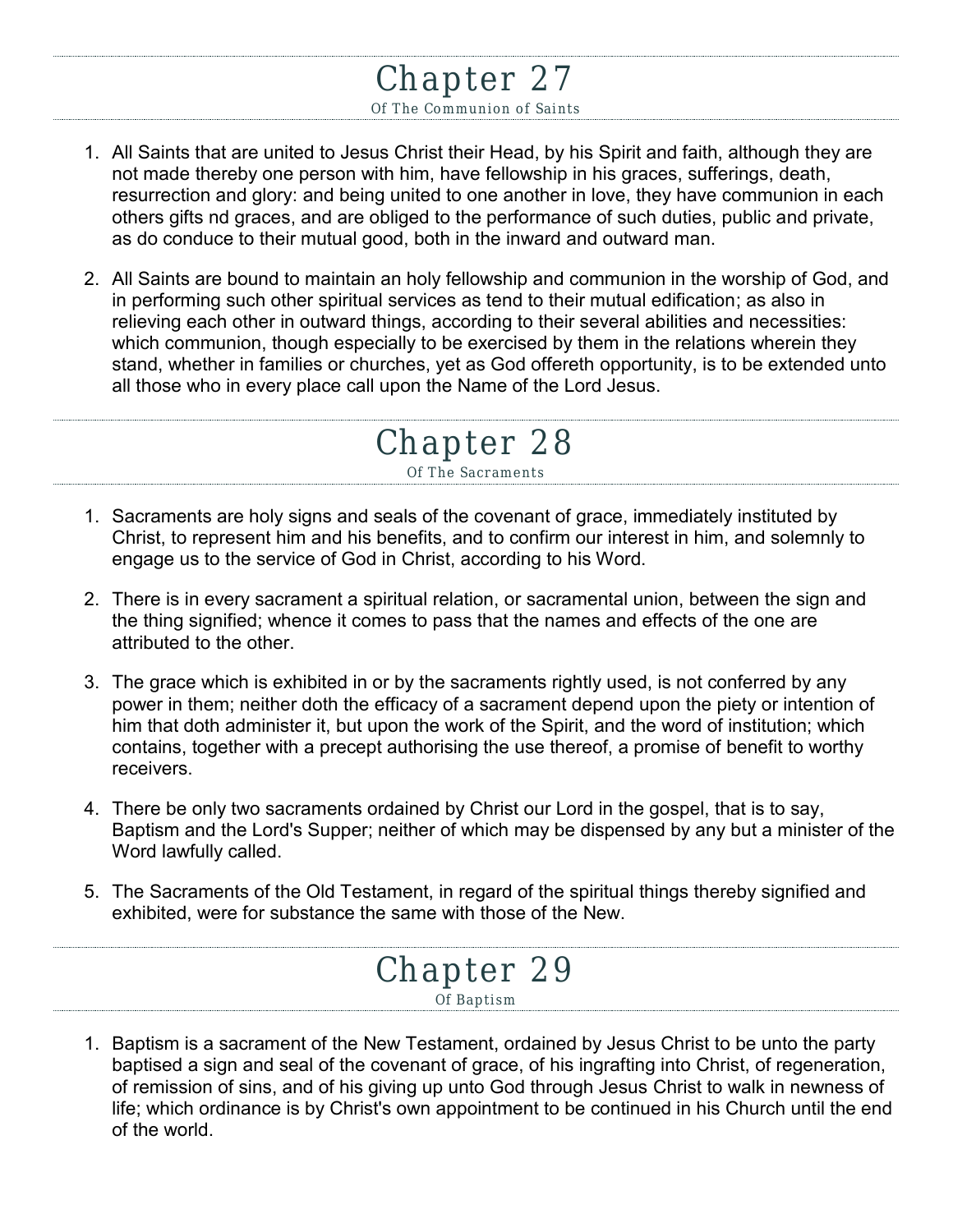- 2. The outward element to be used in this ordinance, is water, wherewith the party is to be baptised in the name of the Father, and of the Son, and of the Holy Ghost, by a minister of the gospel lawfully called.
- 3. Dipping of the person into the water is not necessary; but baptism is rightly administered by pouring or sprinkling water upon the person.
- 4. Not only those that do actually profess faith in and obedience unto Christ, but also the infants of one or both believing parents are to be baptised, and those only.
- 5. Although it be a great sin to conterin or neglect this ordinance, yet grace and salvation are not so inseparably annexed unto it, as that no person can be regenerated or saved without it; or that all that are baptised are undoubtedly regenerated.
- 6. The efficacy of baptism is not tied to that moment of time wherein it is administered; yet notwithstanding, by the right use of this ordinance, the grace promised is not only offered, but really exhibited and conferred by the Holy Ghost to such (whether of age or infants) as that grace belongeth unto, according to the counsel of God's own will in his appointed time.
- 7. Baptism is but once to be administered to any person

#### Of The Lord's Supper 1. Our Lord Jesus in the night wherein he was betrayed, instituted the sacrament of his body and blood, called the Lord's Supper, to be observed in his churches to the end of the world, for the perpetual remembrance, and showing forth of the sacrifice of himself in his death, the sealing of all benefits thereof unto true believers, their spiritual nourishment, and growth in him, their further engagement in and to all duties which they owe unto him, and to be a bond and pledge of their communion with him, and with each other.

Chapter 30

- 2. In this sacrament Christ is not offered up to his Father, nor any real sacrifice made at all for remission of sin of the quick or dead, but only a memorial of that one offering up of himself upon the cross once for all, and a spiritual oblation of all possible praise unto God for the same; so that the Popish sacrifice of the mass (as they call it) is most abominable, injurious to Christ's own only sacrifice, the alone propitiation for all the sins of the elect.
- 3. The Lord Jesus hath in this ordinance appointed his ministers to pray and bless the elements of bread and wine, and thereby to set them apart from a common to an holy use; and to take and break the bread, to take the cup, and (they communicating also themselves) to give both to the communicants; but to none who are not then present in the congregation.
- 4. Private masses, or receiving the sacrament by a priest, or any other, alone; as likewise the denial of the cup to the people; worshipping the elements, the lifting them up, or carrying them about for adoration, and the reserving them for any pretended religious use; are contrary to the nature of this sacrament, and to the institution of Christ.
- 5. The outward elements in this sacrament duly set apart to the uses ordained by Christ, have such relation to him crucified, as that truly, yet sacramentally only, they are sometimes called by the name of the things they represent, to wit, the body and blood of Christ; albeit, in substance and nature, they still remain truly and only bread and wine as they were before.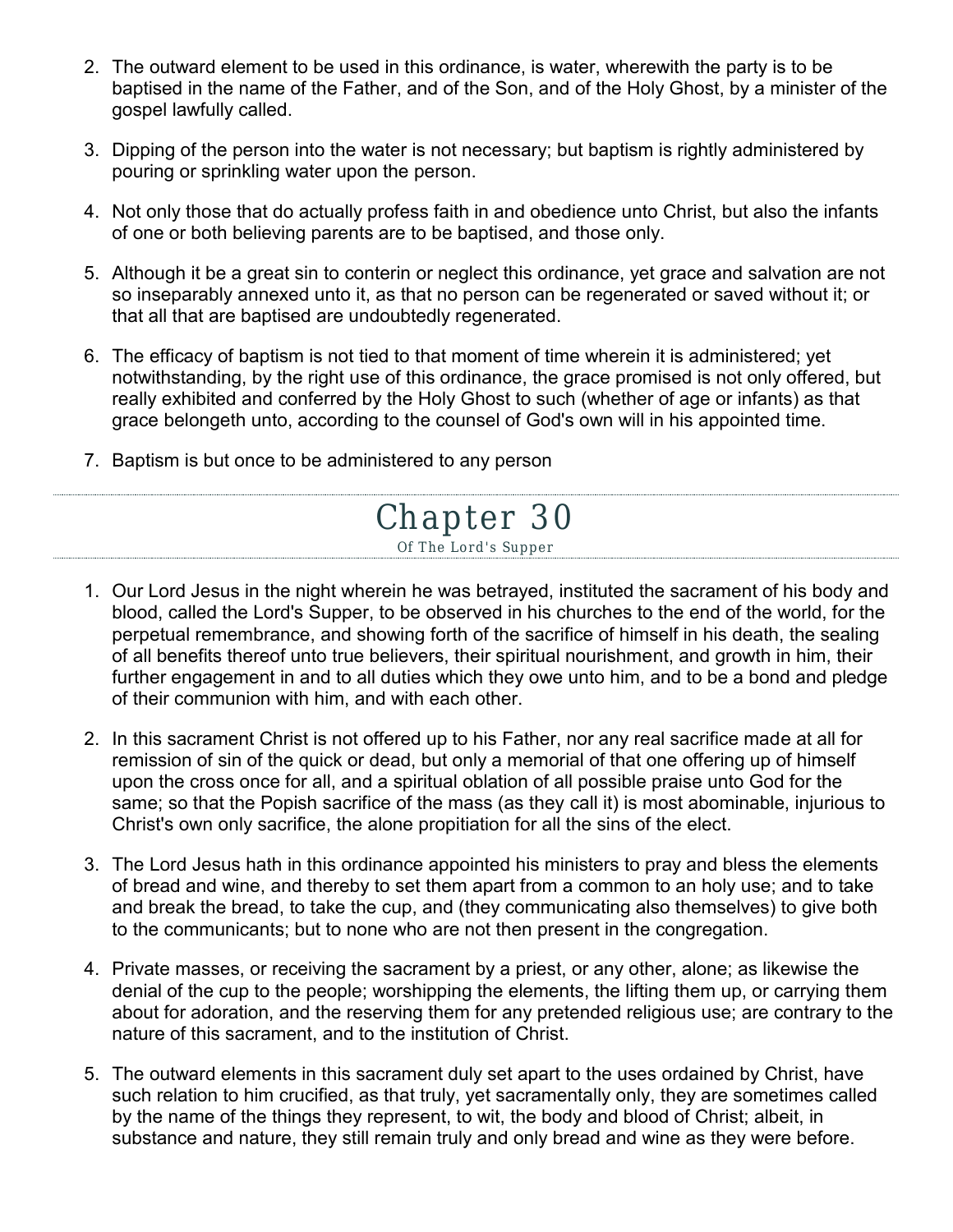- 6. The doctrine which maintains a change of the substance of bread and wine into the substance of Christ's body and blood (commonly called Transubstantiation) by consecration of a priest, or by any other way, is repugnant not to Scripture alone, but even to common sense and reason; overthroweth the nature of the sacrament; and hath been and is the cause of manifold superstitions, yea, of gross idolatries.
- 7. Worthy receivers outwardly partaking of the visible elements in this sacrament, do then also inwardly by faith, really and indeed, yet not carnally and corporally, but spiritually, receive and feed upon Christ crucified, and all benefits of his death; the body and blood of Christ being then not corporally or carnally in, with, or under the bread or wine; yet as really, but spiritually present to the faith of believers in that ordinance, as the elements themselves are to their outward senses.
- 8. All ignorant and ungodly persons, as they are unfit to enjoy communion with Christ, so are they unworthy of the Lord's table, and cannot without great sin against him, while they remain such, partake of these holy mysteries, or be admitted thereunto; yea, whosoever shall receive unworthily, are guilty of the body and blood of the Lord, eating and drinking judgment to themselves.

# Chapter 31

Of The State of Man After Death, and of the Resurrection of the Dead

- 1. The bodies of men after death return to dust, and see corruption; but their souls (which neither die nor sleep) having an immortal subsistence, immediately return to God who gave them. The souls of the righteous being then made perfect in holiness, are received into the highest heavens, where they behold the face of God in light and glory, waiting -for the full redemption of their bodies: and the souls of the wicked are cast into hell, where they remain in torment and utter darkness, reserved to the judgment of the great day: Besides these two places for souls separated from their bodies, the Scripture acknowledgeth none.
- 2. At the last day such as are found alive shall not die, but be changed; and all the dead shall be raised up with the self-same bodies, and none other, although with different qualities, which shall be united again to their souls for ever.
- 3. The bodies of the unjust shall by the power of Christ be raised to dishonour; the bodies of the just, by his Spirit unto honour, and to be made conformable to his own glorious body.

### Chapter 32 Of The Last Judgment

- 1. God hath appointed a day wherein he will judge the world in righteousness by Jesus Christ, to whom all power and judgment is given of the Father. In which day, not only the apostate angels shall be judged, but likewise all persons that have lived upon earth shall appear before the tribunal of Christ, to give an account of their thoughts, words and deeds, and to receive according to what they have done in the body, whether good or evil.
- 2. The end of God's appointing this day is for the manifestation of the glory of his mercy in the eternal salvation of the elect, and of his justice in the damnation of the reprobate, who are wicked and disobedient. For then shall the righteous go into everlasting life, and receive that fulness of joy and glory, with everlasting reward in the presence of the Lord; but the wicked